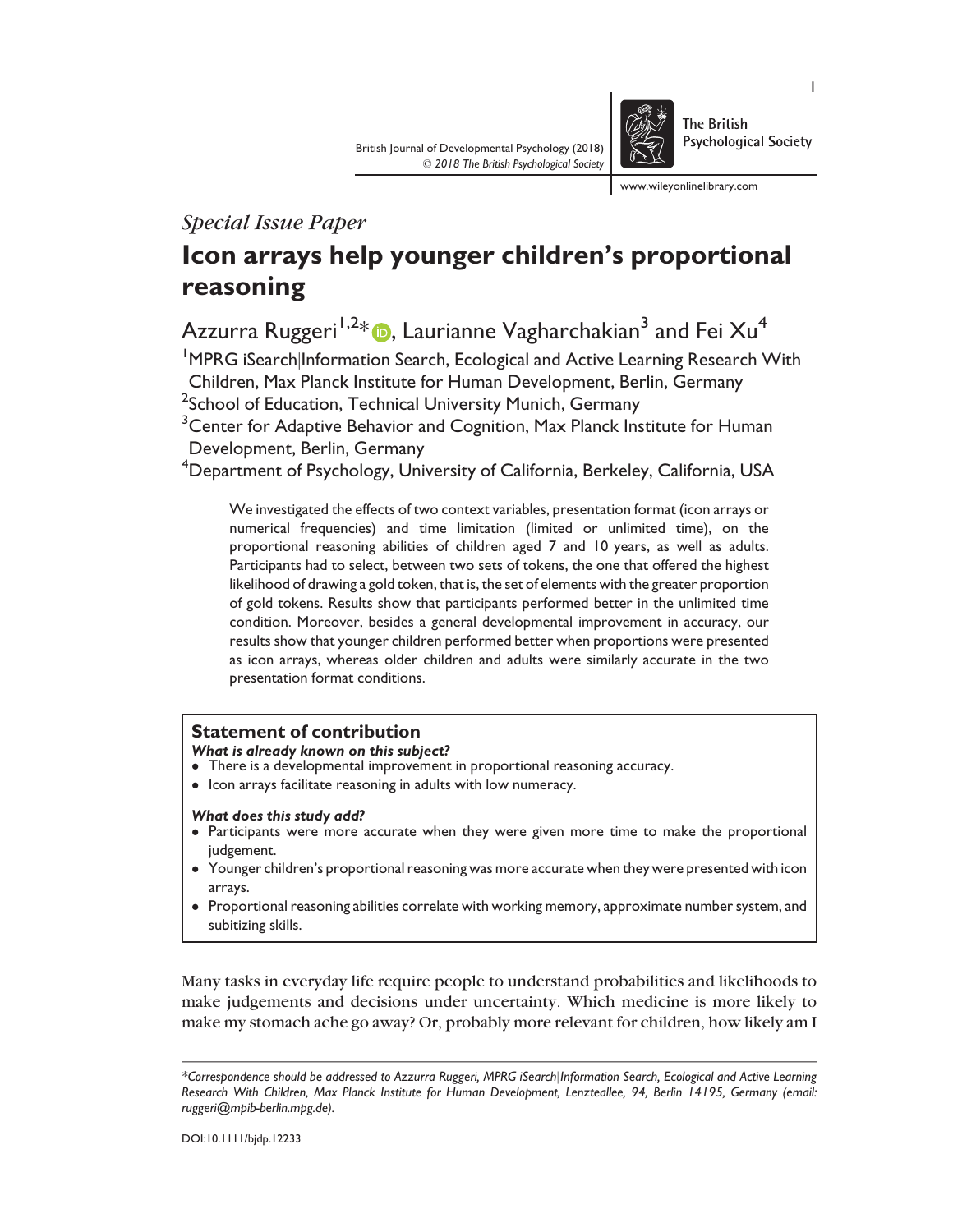to get one of those bright red gumballs from this gumball machine? Probabilities are usually expressed as a ratio of the number of likely outcomes (e.g., red gumballs) over the total number of possible outcomes (e.g., gumballs in the machine). Sometimes people's decisions and choices involve the comparison of two ratios, which is indicated by the term proportional reasoning. For example, when deciding which of two gumball machines to put a quarter into, children might compare the probabilities of the two machines producing the desired red gumball. This comparison process is often approximated without calculations, as people have only limited time, computational power, and knowledge of the alternative distributions.

In this paper, we investigated the effects of two context variables, presentation format (visual or numerical), and time limitation, on the proportional reasoning skills of 7- and 10 year-old children and adults. Moreover, we explored whether and how participants' proportional reasoning skills are correlated with some of their more basic numerical and cognitive skills.

#### The development of probabilistic and proportional reasoning skills

Numeracy skills are correlated with education, developing, and possibly declining with age (e.g., Davids, Schapira, McAuliffe, & Nattinger, 2004; Hibbard, Peters, Slovic, & Finucane, 2001; Okan, Garcia-Retamero, Galesic, & Cokely, 2012). A growing body of research suggests that infants are already capable of probabilistic reasoning (Denison, Reed, & Xu, 2013; Denison & Xu, 2010a, 2010b; Teglas et al., 2011; Xu & Denison, 2009; Xu & Garcia, 2008) and that infants and preschoolers are already able to use probabilistic information to form judgements, to make decisions, predictions, and generalizations, and to guide their information search (Betsch & Lang, 2013; Betsch, Lang, Lehmann, & Axmann, 2014; Denison & Xu, 2014; Gweon, Tenenbaum, & Schulz, 2010; Kushnir & Gopnik, 2005; Kushnir, Xu, & Wellman, 2010). Moreover, children are able to integrate prior probabilities with feedback and subsequent evidence (Denison, Bonawitz, Gopnik, & Griffiths, 2013; Girotto & Gonzalez, 2008; Gonzalez & Girotto, 2011) and make inferences that are consistent with the general principles of Bayesian inference (e.g., Eaves & Shafto, 2012; Gopnik & Wellman, 2012; Ruggeri, Lombrozo, Griffiths, & Xu, 2016; Schulz, Bonawitz, & Griffiths, 2007; Xu & Tenenbaum, 2007a, 2007b).

According to Inhelder and Piaget (1958), the ability to represent and manipulate quantitative and numerical proportions, which depends on learning a verbally mediated system of numbers and requires computational and logical strategies, emerges only in adolescence, with the acquisition of operational structures (see also Carey, 2009; Feigenson, Dehaene, & Spelke, 2004; Offenbach, Gruen, & Caskey, 1984; Siegler, 1976). To test this hypothesis, Falk and Wilkening (1998) presented 6- to 14-year-old children with a probability-adjustment task. Children were shown an urn of winning and losing beads and were asked to fill in a second urn with beads of one type (i.e., losing or winning beads) to match the beads' proportions in the first urn. The authors found that only at 13 years of age could children proportionally integrate the numbers of winning and losing beads. Indeed, even 15-year-olds very often fail the classic proportional reasoning tasks, in which participants are presented with two boxes containing coloured marbles in different proportions (e.g., Box A contains one white and two black marbles; Box B contains two white and five black marbles) and have to decide from which box to draw, with eyes covered, if they want a white marble (Martignon & Krauss, 2009).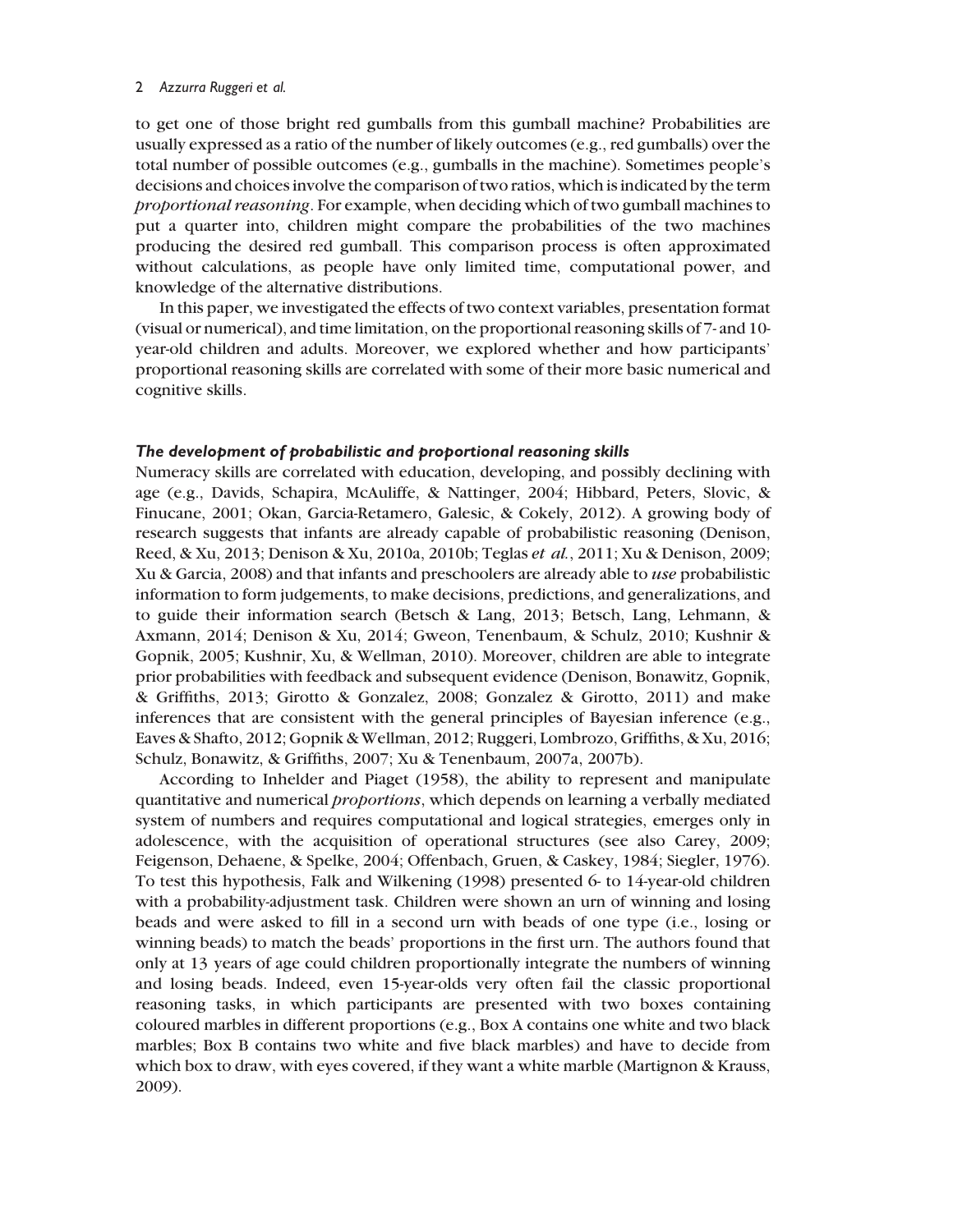However, evidence of proportional reasoning has been found already in preschoolers (see Goldberg, 1966; Yost, Siegel, & Andrews, 1962), often in modified versions of proportional reasoning problems (e.g., Ginsburg & Rapoport, 1967; Sophian, 2000; Sophian & Wood, 1997) that, for example, framed the problem in terms of analogy (Farrington-Flint, Canobi, Wood, & Faulkner, 2007) or asked children to provide a satisfaction judgement about a gamble rather than to predict a gamble's outcome (Acredolo, O'Connor, Banks, & Horobin, 1989; Schlottmann, 2001). Denison and Xu (2014) showed that even infants have a rudimentary ability to reason about proportions. They presented 10- to 12-month-old infants with a version of the marble problem described above: Infants saw two jars containing different proportions of pink lollipops, for which infants consistently showed preference, and black lollipops. The jars were then covered, and one lollipop was randomly and invisibly removed from each jar and hidden in a separate location. The authors found that infants correctly inferred which jar was more likely to yield the preferred pink lollipop on a single, random draw, based on proportions, and searched in the correct location.

# A matter of representation

Previous studies have compared adults' abilities to make qualitative versus quantitative proportional judgements, with mixed results. For example, engineers performed more accurately when a task was presented numerically and they were encouraged to work out explicit equations for making their judgements, compared to when the task was presented visually and without numbers (Hammond, Harnrn, Grassi, & Pearson, 1987; see also Ahl, Moore, & Dixon, 1992). However, Erev, Bornstein, and Wallsten (1993) found that participants' choices between gambles were less optimal when making numerical assessments of probability than when making choices without numbers.

Whether adults' performance in a numerical task is superior to performance in a task not relying on symbolic number representations depends partly on the criteria used to assess performance and partly on other task variables. In particular, one variable that has been shown to be crucial is *numeracy*, that is, participants' general ability to understand and reason with numerical information. People with low numeracy have difficulties using numbers and processing elementary probability expressions (Kutner, Greenberg, Jin, & Paulsen, 2006; Lipkus, Samsa, & Rimer, 2001; Peters et al., 2006; Schwartz, Woloshin, Black, & Welch, 1997; Tuijnman, 2000). Visual and more intuitive displays have been proposed as a potentially promising method for communicating medical risks to such lownumeracy people (Ancker, Senathirajah, Kikafka, & Starren, 2006; Galesic, Garcia-Retamero, & Gigerenzer, 2009; Lipkus & Hollands, 1999; Montori & Rothman, 2005; Reyna, Nelson, Han, & Dieckmann, 2009). Among the different visual displays, icon arrays are gaining in popularity both in medical practice and in public media (Ancker et al., 2006; Edwards, Elwyn, & Mulley, 2002; Elmore & Gigerenzer, 2005; Paling, 2003). Icon arrays are graphical representations consisting of a number of stick figures, faces, circles, or other icons, arranged in rows and columns, symbolizing individuals with a certain property. Icon arrays have been shown to be an effective method for eliminating denominator neglect in adults when conveying treatment risk reduction information (Garcia-Retamero & Galesic, 2009; Garcia-Retamero, Galesic, & Gigerenzer, 2010) and to communicate risk effectively (see Hess, Visschers, & Siegrist, 2011). Galesic et al. (2009) found that icon arrays are especially useful for those students and older adults whose numeracy is low compared to the average of their groups.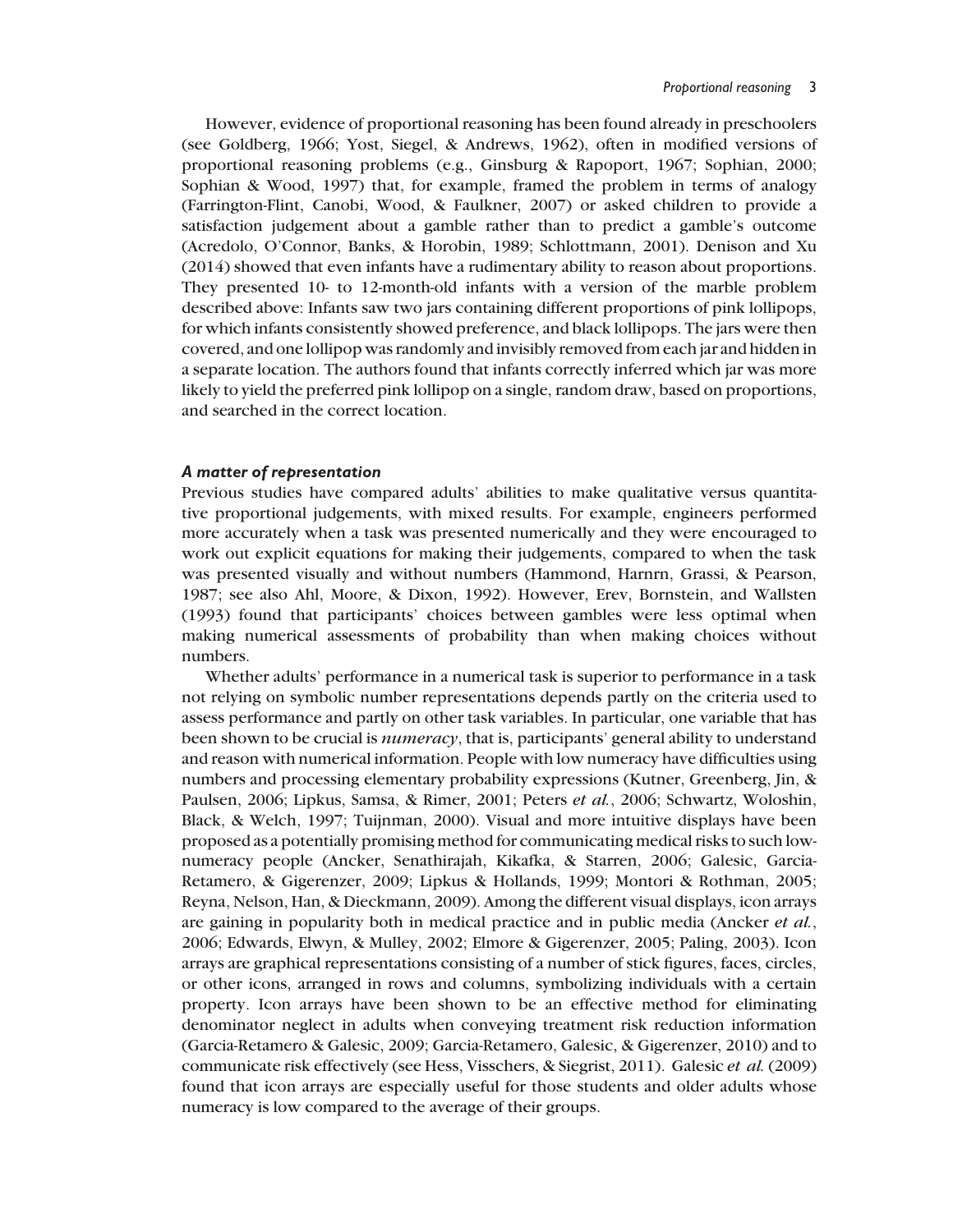Previous work indicates that children's reasoning abilities vary as a function of the structure of the representations they are given (Boyer, Levine, & Huttenlocher, 2008; Martignon & Krauss, 2009; Multmeier, Gigerenzer, & Wegwarth, 2014; Ruggeri & Feufel, 2015). Do children generally benefit from visual and more intuitive displays? On the one hand, certain representations of statistical concepts, such as tinker cubes – small plastic Lego-like cubes of different colours that can be assembled to form towers that encode information about one individual in a population (Martignon & Krauss, 2009) – and icon arrays (Multmeier et al., 2014), have been shown to facilitate probabilistic reasoning and inferences in children. On the other hand, Boyer *et al.* (2008) showed that 9-year-olds still have difficulty reasoning proportionally when proportions are presented as discrete quantities (e.g., discrete *units* of juice vs. units of water), whereas even 6- and 7-year-olds demonstrate proportional reasoning abilities when presented with continuous quantities (e.g., amount of juice and water, not represented as a sum of single units). These findings suggest that children's difficulties with proportional reasoning might stem from their tendency to compare quantities based on the number of elements in the target quantity rather than on the basis of proportional relations (see also Falk, Yudilevich-Assouline, & Elstein, 2012).

Thus, it is an open question whether visual representations such as icon arrays would improve children's performance in a proportional reasoning task compared to numerical representations such as frequencies (e.g., '10 out of 100'; see Zhu & Gigerenzer, 2006). Based on the literature reviewed above, one possibility is that both children and adults would benefit from the icon-array format. Another possibility is that children, generally with lower numeracy than adults, would make more accurate proportional judgments when presented with icon arrays than when presented with numbers, whereas adults, overall, might be more accurate when presented with the numerical format (as in Erev et al., 1993).

#### Time-limitation effects

In many real-life situations, decisions have to be made under limited time, and it is known that adults adapt to time limitation using faster and simpler (Ben Zur & Brenitz, 1981; Payne, Bettmann, & Johnson, 1988), but not necessarily more effective (Belling, Suss, & Ward, 2015) strategies. Recent work has shown that children are *ecological learners* – they modify their learning strategies to the characteristics of the task at hand (Horn, Ruggeri, & Pachur, 2016; Nelson, Divjak, Gudmundsdottir, Martignon, & Meder, 2014; Ruggeri & Lombrozo, 2015), and they do so already by age 4 (Ruggeri, Sim, & Xu, 2017). The effects of time limitation on the efficiency of children's reasoning are mixed. Davidson (1996) found that time pressure promoted faster, but not more effective, information search in 7- to 10-year-old children – as for adults. However, Musculus, Ruggeri, Raab, and Lobinger (2017) showed that under time constraints, 6- to 13-year-olds tended to generate fewer and better alternative options in a soccer-related option-generation task.

In the study reported here, we investigated how children's proportional reasoning is affected by time limitation. We hypothesized that participants would be more accurate in the unlimited-time condition where they had more time to make the proportional judgement. We also expected that more time available to make the proportional judgement would benefit adults more than children, because adults, when given more time, might be able to implement more sophisticated and accurate computing strategies that children have not yet mastered (e.g., proportions and fractions; see Ben Zur & Brenitz, 1981; Payne *et al.*, 1988). Moreover, we were intrigued by the possibility that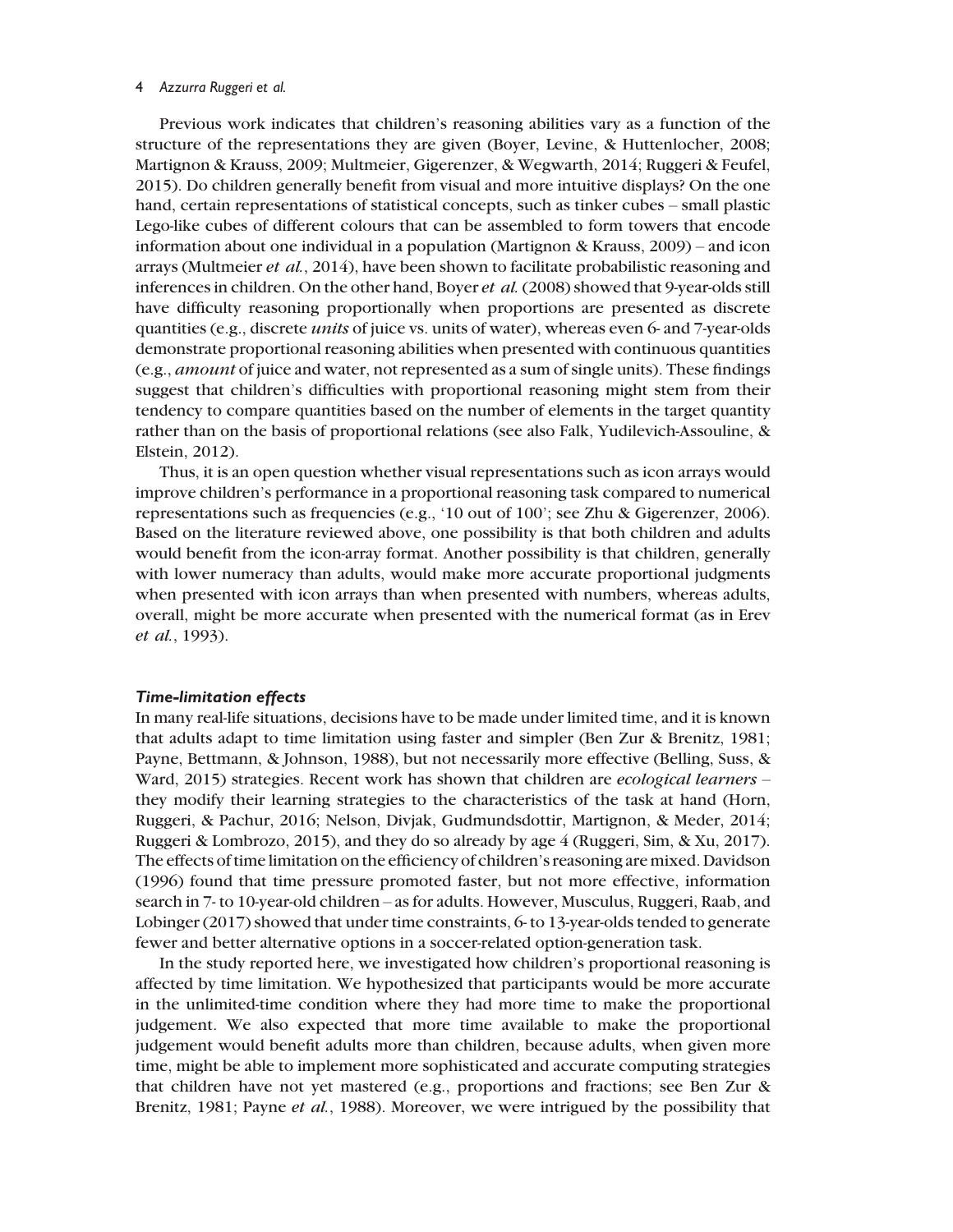icon arrays might be differentially beneficial depending on the time available to make the proportional judgment.

#### Basic and sophisticated numerical skills

Basic numerical skills (e.g., estimation) are thought to be building blocks for the acquisition of more sophisticated numerical abilities (e.g., proportional reasoning; Meyer, Salimpoor, Wu, Geary, & Menon, 2010; Passolunghi, Mammarella, & Altoè, 2008; Piazza et al., 2010). Among the basic cognitive abilities and numerical skills contributing to math achievement and potentially to proportional reasoning, the approximate number system (ANS) plays a crucial role. The ANS is a cognitive system that allows one to estimate quantities without language or instruction (Dehaene, 1997; Feigenson *et al.*, 2004; Kibbe & Feigenson, 2014; Libertus & Brannon, 2009). Although ANS representations are inherently imprecise, varying across individuals, this imprecision decreases over the course of development (Halberda & Feigenson, 2008; Lipton & Spelke, 2004) and does not level off until well into adulthood (Halberda, Ly, Wilmer, Naiman, & Germine, 2012). The ANS has been shown to support a variety of number-relevant computations. For example, 11-month-old infants recognize ordered relations among dot arrays, dishabituating when sequences of arrays change from numerically ascending to descending or vice versa (Brannon, 2002). Six-month-old infants can detect a common ratio of blue to yellow shapes across arrays containing different absolute quantities, suggesting a rudimentary division computation (McCrink & Wynn, 2007), and can discriminate eight dots from 16 (a 2:1 ratio), but not eight dots from 12 (a 3:2 ratio; Xu, 2003; Xu & Spelke, 2000). Preschoolers can indicate which of two approximate quantities is larger, even when the quantities are presented in different sensory modalities (Barth, La Mont, Lipton, & Spelke, 2005). Children can use the ANS to reason about arithmetic problems using number words and digits prior to receiving mathematical instruction (Barth et al., 2006; Booth & Siegler, 2008; Gilmore, McCarthy, & Spelke, 2007).

By learning to use symbolic number representations (i.e., Arabic numerals and the place-value system), children become able to solve problems of increasing difficulty, in terms of both numerical range and numerical ratio. It is also assumed that the acquisition of symbolic number formats changes the accuracy and the scaling of the underlying representation from logarithmically compressed to linear scaling (Dehaene, 2003). Yet, even later in development, the ANS continues to play an important role in numerical cognition, maintaining a strong link with symbolic mathematics. Individual differences in the precision of the ANS have been shown to correlate, even in adolescence, with differences in formal math ability as assessed by standardized math tests (Feigenson, Libertus, & Halberda, 2013; Halberda, Mazzocco, & Feigenson, 2008; Libertus, Feigenson, & Halberda, 2013a, 2013b; Starr, Libertus, & Brannon, 2013).

The link between such basic and more sophisticated numeracy skills remains a matter of debate. On the one hand, studies on daily-life choices based on numbers (Banks, O'Dea, & Oldfield, 2010; Gerardi, Goette, & Meier, 2013; Peters et al., 2006; Reyna et al., 2009) and studies on proportional reasoning skills (Bonato, Fabbri, Umiltà, & Zorzi, 2007; Schneider & Siegler, 2010) have not explored the link between these high-level decisions and individual performance on basic numerical tasks. On the other hand, studies on basic numeracy skills have not extensively explored the role of these building blocks in solving comparisons of ratio quantities such as proportions, fractions, and percentages (Halberda et al., 2012; Mazzocco, Feigenson, & Halberda, 2011).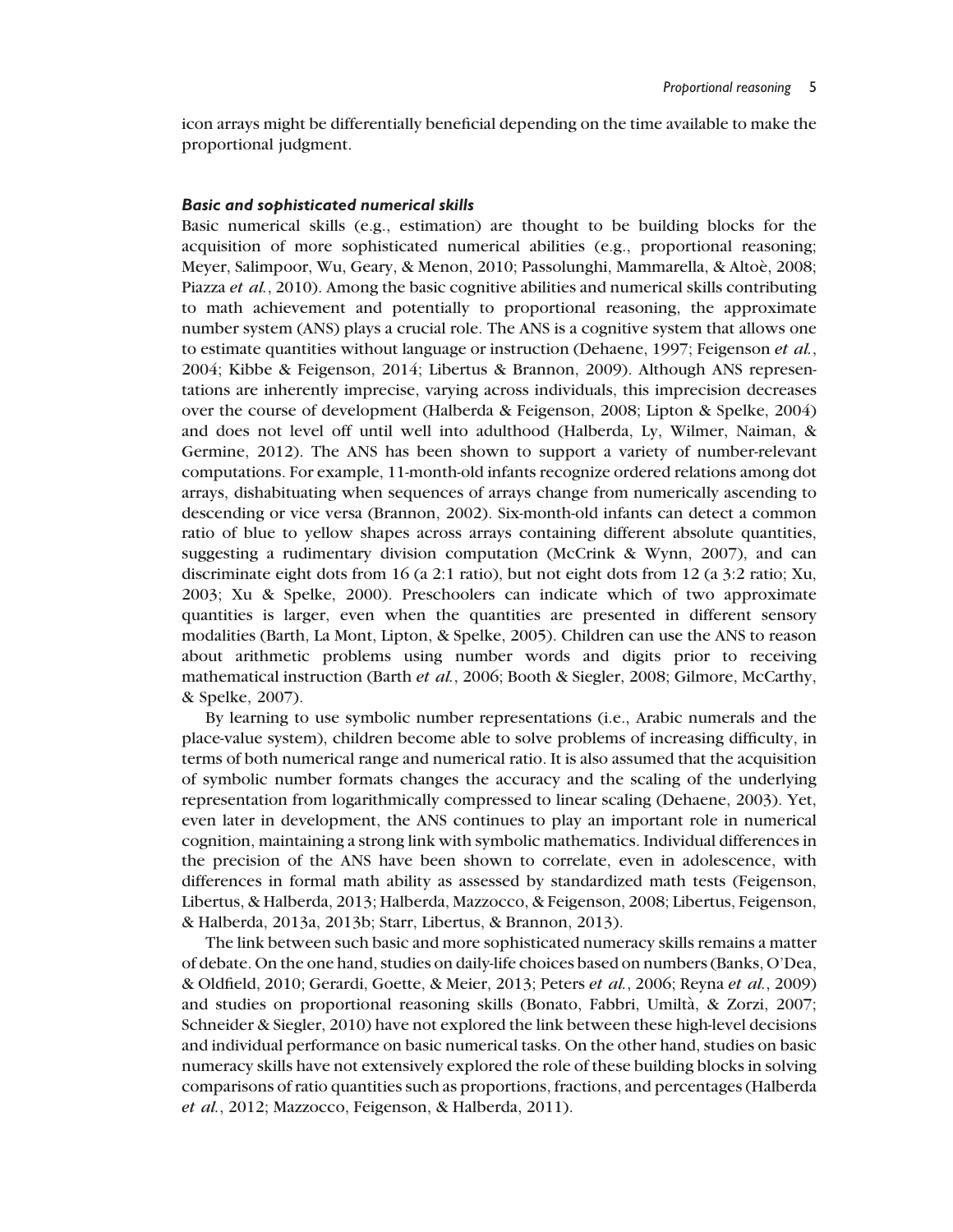We were interested in investigating whether and how participants' general proportional reasoning performances are correlated with basic numerical and cognitive skills. In particular, we analysed the impact of (1) number sense and ANS aptitude, by testing participants on the Panamath task (Halberda & Feigenson, 2008; Halberda et al., 2008, 2012), which measures the accuracy of participants' choices and response times in a quantity-comparison task; and on the dot enumeration task, which measures the capacity for estimating small numbers and is frequently used as a subtest to assess whether children are affected by dyscalculia (Butterworth, 2003); and (2) the information processing and working memory speed, as measured by the digit-symbol task (Wechsler, 1981). We additionally explored whether these basic numerical and cognitive skills would differentially impact proportional reasoning in our task depending on presentation format (icon arrays vs. frequency) and time limitation.

# Method

# **Participants**

Participants were 33 children in second grade (24 female;  $M_{\text{age}} = 7.15$  years;  $SD = 0.71$ ), 23 children in fifth grade (13 female;  $M_{\text{age}} = 10.17$  years;  $SD = 0.58$ ) and 27 adults (14 female;  $M_{\text{age}} = 29.93$  years;  $SD = 5.17$ ). The results of nine additional children and three adults were not included in the analysis because they did not complete the task ( $n = 2$ ) or because of technical difficulties ( $n = 10$ ). Children were recruited from local schools in Berlin, Germany. Adult participants were recruited through the participant pool of the Max Planck Institute for Human Development in Berlin, Germany.

#### Design and procedure

The experimental session consisted of four blocks of 11 trials each. On each trial, participants were shown the contents of two bags, Bag 1 and Bag 2, displayed on a computer screen (see Figure 1). Participants were told that each bag contained a different number of tokens, varying randomly between 50 and 100. Some of these tokens were gold and some were black. Participants were asked to press a button on the keyboard corresponding to the bag from which they wanted to *randomly* draw a token. They were told that they had to select the bag from which it would be more likely to randomly draw a gold token, that is, the bag with the higher proportion of gold tokens.

The first trial of each block was always the easiest (i.e., 100% gold tokens in one bag and 0% gold tokens in the other bag) and was used to familiarize the participants with the game and the block-specific manipulation. The results of these first trials were not included in the analysis. Across the following 10 trials, we manipulated the trials' difficulty, that is, the proportion of gold and black tokens contained in the bags, as presented in Table 1. The order of the 10 test trials was randomized within each block; we also randomized the assignment of the proportions of the two bags to Bag 1 (presented on the left) and Bag 2 (presented on the right).

The presented trials were either congruent or incongruent (respectively, about 75% and 25% of the trials). Congruent trials could be solved by comparing only the numerators of the ratios and could be solved with a simple heuristic, that is, 'choose the bag with the highest (absolute) number of gold tokens'. To correctly solve incongruent trials, participants would have to take into account both the numerator and the denominator of the two bags, because the bag containing the highest (absolute) number of desired objects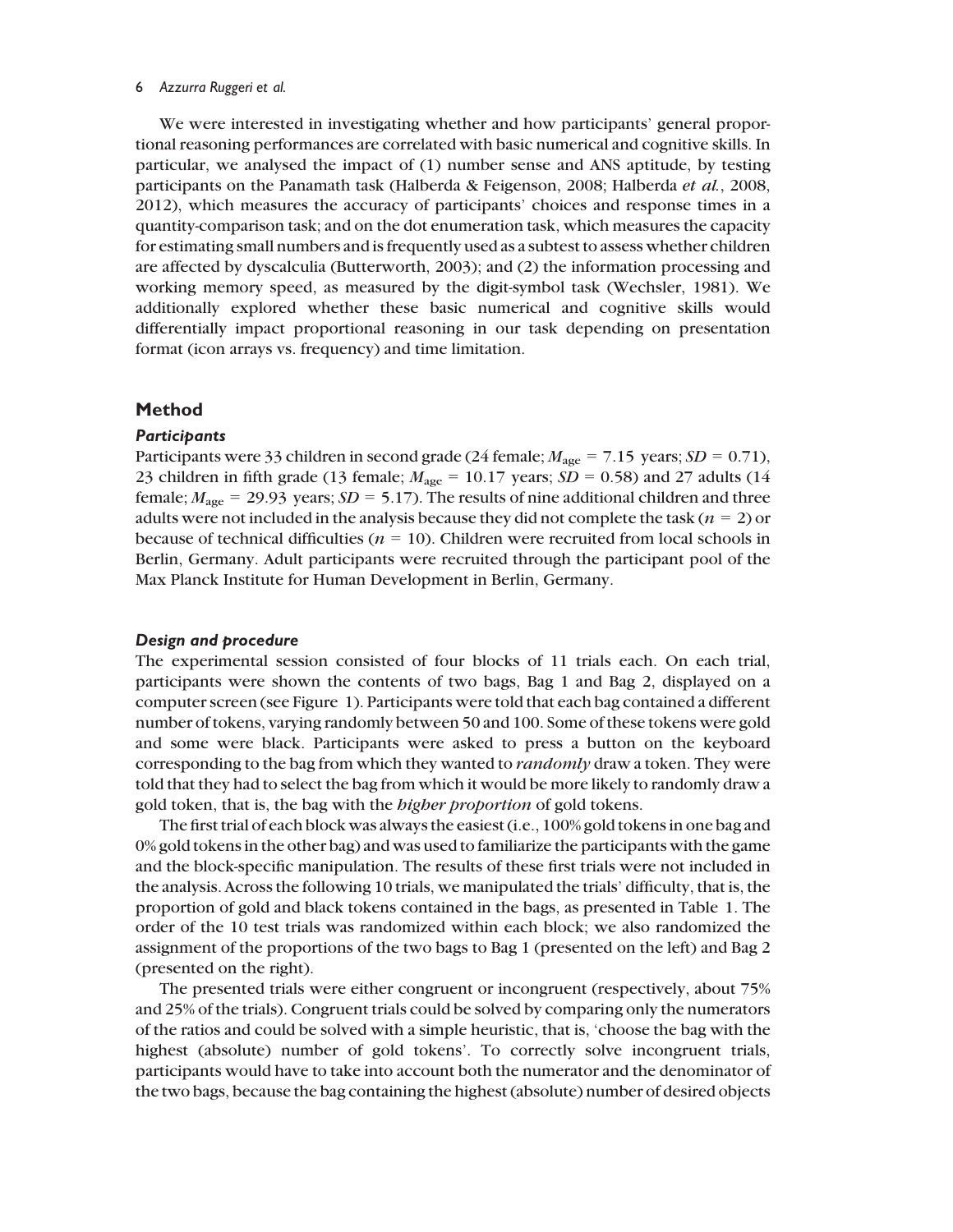

Figure 1. Screenshot of an experimental trial showing an example of a medium–difficult trial in the icon-array condition.

|                   | Difference (%)                            |                    | Bag I                      |                 |                    | Bag 2                      |                 |
|-------------------|-------------------------------------------|--------------------|----------------------------|-----------------|--------------------|----------------------------|-----------------|
| <b>Difficulty</b> | in gold tokens<br>between<br>Bags I and 2 | Gold<br>tokens (%) | <b>Black</b><br>tokens (%) | Ratio<br>of bag | Gold<br>tokens (%) | <b>Black</b><br>tokens (%) | Ratio<br>of bag |
| Training          | 100                                       | 100                | 0                          |                 | $\Omega$           | 100                        |                 |
| Easy              | 80                                        | 90                 | 10                         | 9               | $\overline{10}$    | 90                         | 9               |
|                   | 60                                        | 80                 | 20                         | $\overline{4}$  | 20                 | 80                         | 4               |
| Medium-easy       | 40                                        | 70                 | 30                         | 2.33            | 30                 | 70                         | 2.33            |
|                   | 30                                        | 80                 | 20                         | 4               | 50                 | 50                         |                 |
| Medium            | 20                                        | 80                 | 20                         | $\overline{4}$  | 60                 | 40                         | 1.50            |
|                   | 20                                        | 60                 | 40                         | 1.50            | 40                 | 60                         | 1.50            |
| Medium-difficult  | 10                                        | 60                 | 40                         | 1.50            | 70                 | 30                         | 2.33            |
|                   | 10                                        | 55                 | 45                         | 1.22            | 45                 | 55                         | 1.22            |
| <b>Difficult</b>  | 4                                         | 52                 | 48                         | 1.08            | 48                 | 52                         | 1.08            |
|                   | $\overline{2}$                            | 51                 | 49                         | 1.04            | 49                 | 51                         | 1.04            |

Table 1. Proportions of gold and black tokens contained in the two bags in the 11 trials, displayed by trial difficulty

would not be the one containing the highest proportion (relative amount) of desired objects.

Across the four blocks, we manipulated two independent variables in a  $2 \times 2$  matrix.

# Presentation format

In two blocks, the contents of the bags were presented as *icon arrays* (icon-array condition), that is, a series of pictograms of gold and black tokens arranged in rows and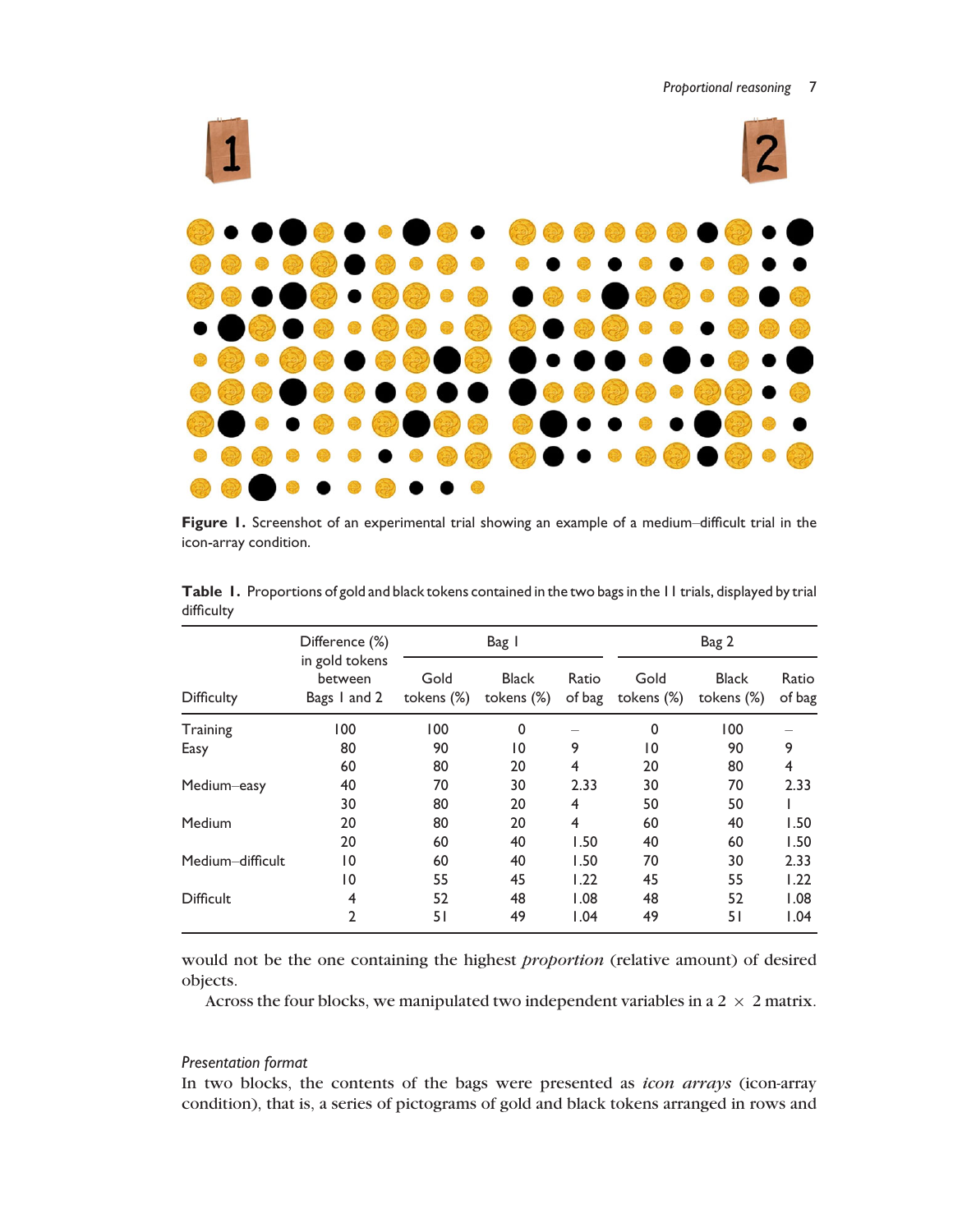columns (see Figure 1). The arrangement of black and gold tokens on the grid, as well as the size of each pictogram (large, medium, or small), was randomized within trials (for a comparison of performances in randomly vs. systematically arranged icon arrays, see Feldman-Stewart, Brundage, & Zotov, 2007; Feldman-Stewart, Kocovski, McConnell, Brundage, & Mackillop, 2000). In the other two blocks, the contents of the bags were presented in number format as frequencies, for example, '90 tokens out of 100 are gold' (frequency condition).

## Time limitation

In two blocks, participants could visualize the contents of the bags (displayed either as icon arrays or as frequencies) for as long as they wanted to (unlimited-time condition). Participants could click on the button corresponding to the chosen bag whenever ready. In the other two blocks, the contents of the bags were displayed for only 3 s (limited-time condition). After the 3 s, the contents of the two bags were masked with images representing two bags, between which participants had to choose.

The order of the four blocks (icon array/limited time, icon array/unlimited time, frequency/limited time, and frequency/unlimited time) was pseudorandomized so that we presented the same order to a similar number of participants, to avoid any order effect (see Ahl et al., 1992).

Participants received no immediate feedback on whether they had chosen the 'correct bag', that is, the bag with the higher proportion of gold tokens. Feedback was given at the end of each experimental block, when the number of gold tokens 'drawn' from the selected bags during the 10 test trials was revealed ('Good job! You collected 6 gold tokens!'). Although participants were instructed that a token would be randomly drawn from the selected bag, we rewarded participants based on the accuracy of their selection: For each trial, if the bag selected was the one containing a higher proportion of gold tokens, then we told the participants they had drawn a gold token; otherwise, a black token. For each gold token drawn, that is, for each correct selection, participants received one sticker (for children) or 10 cents (for adults). Additionally, adults were given 10 euros to thank them for their participation.

At the end of the experimental session, three independent tests were administered to the participants: (1) the Panamath test (Halberda & Feigenson, 2008; Halberda et al., 2008), (2) the dot enumeration test, and (3) the digit–symbol subtest of the Hamburg-Wechsler-Intelligenztests für Kinder (HAWIK-IV), the German translation and adaptation of the Wechsler Intelligence Scale for Children (Wechsler, 1981).

Panamath test. Panamath is a computerized test that measures participants' number sense and ANS aptitude. Participants have to decide as quickly as possible whether there are more blue dots, displayed on one side (right or left) of the screen, or red dots, displayed on the other side of the screen, across many trials. The test was administered for 8 min, enough time to complete an average of 204 trials  $(SD = 61)$ . The difficulty level was set at 2 (medium) for all participants. No feedback was given to the participants after the test.

Dot enumeration test. The dot enumeration test is a 36-trial computer task in which participants are asked to compare the number of dots (presented as a visual array of up to nine dots) displayed on half of the screen with the numeral displayed on the other half of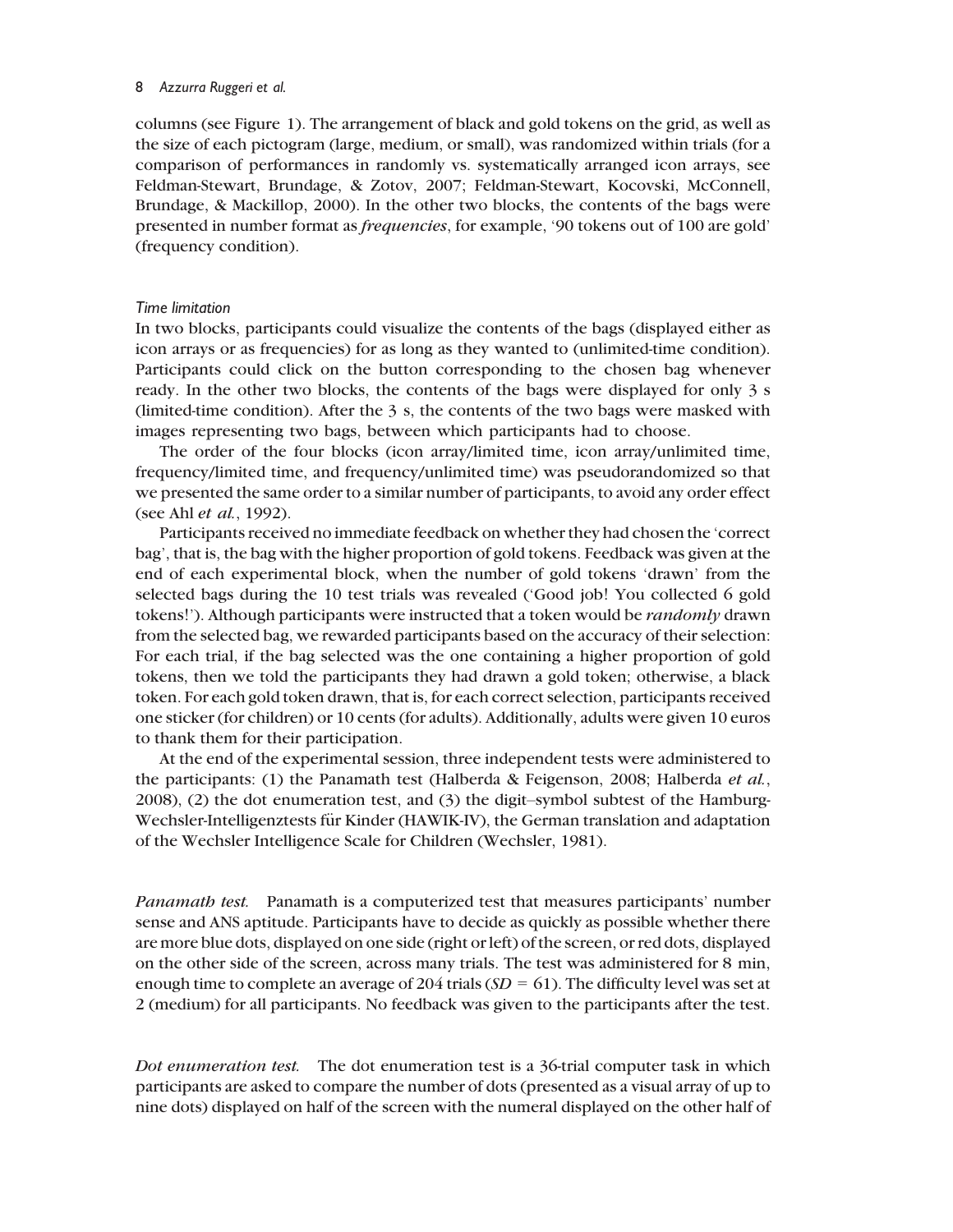the screen. To do so, participants need the capacity to enumerate the set of dots, either by seeing immediately that there are one, two, three, or four dots in the set without counting them (i.e., 'subitizing') or by counting a larger sets of dots. Participants have to press a key as quickly as possible to assess whether the numeral matches the number of dots displayed.

Digit–symbol test. The digit–symbol task presents participants with nine digit–symbol pairs (e.g., '2' and ' $\rightarrow$ '), displayed at the top of a printed sheet, followed by a list of digits. Participants have to write under each digit the corresponding symbol from the pairs shown at the top of the page (e.g., writing under each '2' a ' $\rightarrow$ ') proceeding in sequential order (i.e., without skipping any digits), to correctly match as many digit–symbol pairs as possible within 90 s.

# **Results**

For each block, we averaged participants' accuracy results across all trials within the same trial difficulty group (easy to difficult, see Table 1). We then performed a repeatedmeasures analysis of variance (ANOVA) with the average accuracy as the dependent variable; trial difficulty (five levels: easy, medium–easy, medium, medium–difficult, difficult), time limitation (two levels: limited, unlimited), and presentation format (two levels: icon array, frequency) as within-subject factors; and age group (three levels: younger children, older children, adults) as between-subjects factor.

We found a main effect of age group,  $F(2,80) = 31.42, p < .001, \eta^2 = .44$ . A series of Bonferroni-corrected pairwise comparison analyses show that both younger and older children ( $M_{\text{vounger child}} = .62$ ,  $SE = .021$ ;  $M_{\text{older child}} = .67$ ,  $SE = .025$ ) were overall less accurate than adults  $(M_{\text{adults}} = .86, SE = .023; p < .001)$ . We found no difference between younger and older children ( $p = .536$ ).

Analyses revealed a main effect of trial difficulty,  $F(4,320) = 39.42$ ,  $p < .001$ ,  $\eta^2$  = .33. As can be seen in Table 2, participants were less accurate in more difficult trials. We also found an interaction of Trial Difficulty  $\times$  Age Group,  $F(8, 320) = 3.16$ ,  $p = .002$ ,  $\eta^2 = .07$ . The age difference was more pronounced in easy to medium– difficult trials (all  $ps < .001$ , with decreasing effect size from easy, medium–easy and medium to medium–difficult trials: easy trials:  $\eta^2 = .33$ ; medium–easy trials:  $\eta^2 = .39$ ; medium trials:  $\eta^2 = 0.36$ ; medium-difficult trials:  $\eta^2 = 0.24$ ) as compared to difficult trials,  $p = .033$ ,  $\eta^2 = .08$ .

We found no main effect of presentation format ( $p = .082$ ), but an interaction of Presentation Format  $\times$  Age Group,  $F(2,80) = 4.64$ ,  $p = .012$ ,  $\eta^2 = .10$ . Separate repeated-measures ANOVAs by age group confirmed that younger children performed better in the icon-array  $(M_{\text{icon}} = .66, \text{ } SE = .028)$  compared to the frequency  $(M_{\text{frequency}} = .57, \ \text{SE} = .020)$  condition,  $F(1,33) = 14.19, \ p = .001, \ \eta^2 = .30;$  older children did not perform better in one condition over the other  $(M_{\text{icon}} = .68)$ ,  $SE = .037$ ;  $M_{\text{frequency}} = .62$ ,  $SE = .043$ ;  $p = .274$ ), and adults performed slightly better in the frequency ( $M_{\text{frequency}} = .87$ ,  $SE = .025$ ) compared to the icon-array ( $M_{\text{icon}} = .81$ ,  $SE = .021$ ) condition,  $F(1,26) = 2.98$ ,  $p = .096$ ,  $\eta^2 = .10$ . We also found an interaction of Presentation Format  $\times$  Trial Difficulty,  $F(4,320) = 3.37$ ,  $p = .010$ ,  $\eta^2 = .04$ : In the easier trials, participants performed better in the icon-array compared to the frequency condition, and in the medium–difficult trials, presentation format did not affect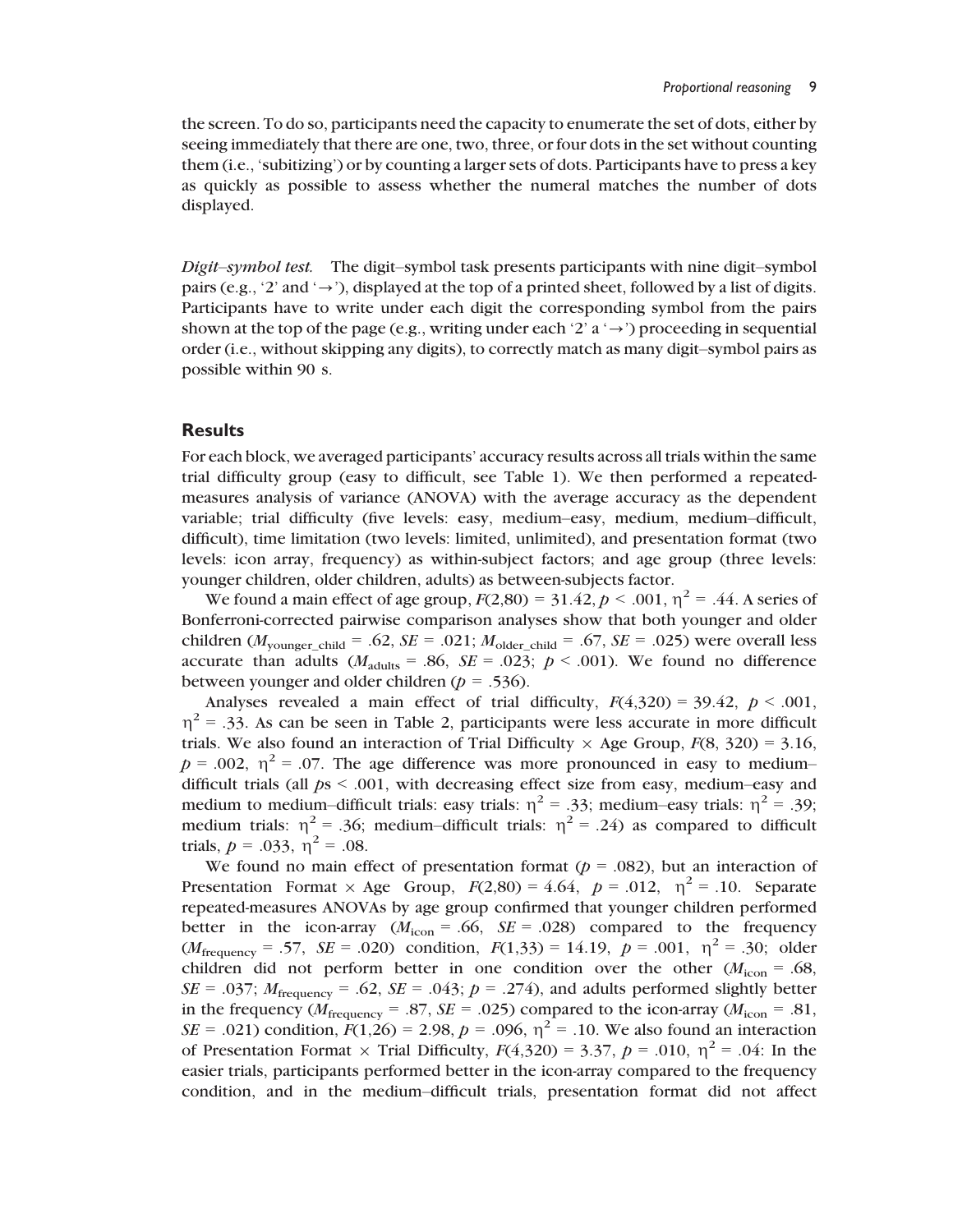|                   |            | Age                 | Easy trials |      | Medium-<br>easy trials |      | Medium<br>trials |           | Medium-<br>difficult<br>trials |      | <b>Difficult</b><br>trials |      |
|-------------------|------------|---------------------|-------------|------|------------------------|------|------------------|-----------|--------------------------------|------|----------------------------|------|
|                   |            | group               | Mean        | SD   | Mean                   | SD   | Mean             | <b>SD</b> | Mean                           | SD   | Mean                       | SD   |
| Unlimited<br>time | Icon array | Younger<br>children | 0.82        | 0.33 | 0.70                   | 0.39 | 0.76             | 0.36      | 0.70                           | 0.30 | 0.56                       | 0.37 |
|                   |            | Older<br>children   | 0.83        | 0.36 | 0.78                   | 0.33 | 0.83             | 0.29      | 0.57                           | 0.38 | 0.57                       | 0.31 |
|                   |            | Adults              | 1.00        | 0.00 | 1.00                   | 0.00 | 0.93             | 0.18      | 0.78                           | 0.35 | 0.54                       | 0.44 |
|                   | Frequency  | Younger<br>children | 0.68        | 0.35 | 0.67                   | 0.37 | 0.47             | 0.41      | 0.61                           | 0.32 | 0.56                       | 0.32 |
|                   |            | Older<br>children   | 0.72        | 0.36 | 0.74                   | 0.33 | 0.70             | 0.36      | 0.59                           | 0.36 | 0.61                       | 0.37 |
|                   |            | <b>Adults</b>       | 1.00        | 0.00 | 0.96                   | 0.13 | 0.89             | 0.21      | 0.87                           | 0.30 | 0.87                       | 0.30 |
| Limited<br>time   | Icon array | Younger<br>children | 0.77        | 0.33 | 0.58                   | 0.36 | 0.68             | 0.33      | 0.53                           | 0.39 | 0.58                       | 0.28 |
|                   |            | Older<br>children   | 0.87        | 0.27 | 0.80                   | 0.29 | 0.67             | 0.36      | 0.59                           | 0.42 | 0.54                       | 0.37 |
|                   |            | Adults              | 1.00        | 0.00 | 0.98                   | 0.10 | 0.85             | 0.23      | 0.72                           | 0.32 | 0.57                       | 0.38 |
|                   | Frequency  | Younger<br>children | 0.59        | 0.34 | 0.61                   | 0.35 | 0.55             | 0.32      | 0.59                           | 0.34 | 0.50                       | 0.40 |
|                   |            | Older<br>children   | 0.80        | 0.29 | 0.65                   | 0.44 | 0.59             | 0.36      | 0.52                           | 0.38 | 0.41                       | 0.44 |
|                   |            | Adults              | 1.00        | 0.00 | 0.94                   | 0.16 | 0.91             | 0.20      | 0.74                           | 0.38 | 0.69                       | 0.34 |

Table 2. Average correct choices made by younger children (7-year-olds), older children (10-yearolds), and adults, displayed as a function of time limitation, presentation format, and trial difficulty

participants' performance, whereas in the difficult trials participants performed slightly better in the frequency condition (see Table 2).

We also found a main effect of time limitation,  $F(1,80) = 9.20$ ,  $p = .003$ ,  $\eta^2 = .10$ . Participants were more accurate in the unlimited-time  $(M_{\text{unlimited}} = .74, SE = .016)$ compared to the limited-time ( $M_{\text{limited}} = .69$ ,  $SE = .015$ ) condition.

Because, as mentioned above, only 25% of the trials were incongruent, and their distribution across the independent variables was uneven (e.g., there were no incongruent trials among the easy trials), we further analysed the data with a generalized estimating equations model analysis that allowed us to consider all the data available by looking at each trial separately (binary coded as 'correct' or 'incorrect'). Besides the effects already highlighted by the previous analysis, the model revealed a main effect of congruency,  $B = 2.72$ , Wald  $\chi^2 = 223.00$ ,  $p < .001$ , indicating that participants were less likely to be accurate in the incongruent trials (correct in 46% of the trials) than in the congruent trials (correct in 79% of the trials). The interaction between congruency and age group,  $B = .987$ , Wald  $\chi^2 = 33.53$ ,  $p < .001$ , revealed that incongruence impaired some age groups more than others. In particular, older children and adults were the most affected: the accuracy of older children dropped from 75% in the congruent trials to 37% in the incongruent trials,  $\chi^2 = 104.18$ ,  $df = 1$ ,  $p < .001$ , and the accuracy of adults from 94% in the congruent trials to 57% in the incongruent trials,  $\chi^2 = 211.06$ ,  $df = 1$ ,  $p < .001$ . The performance of younger children dropped from 68% in the congruent trials to 40% in the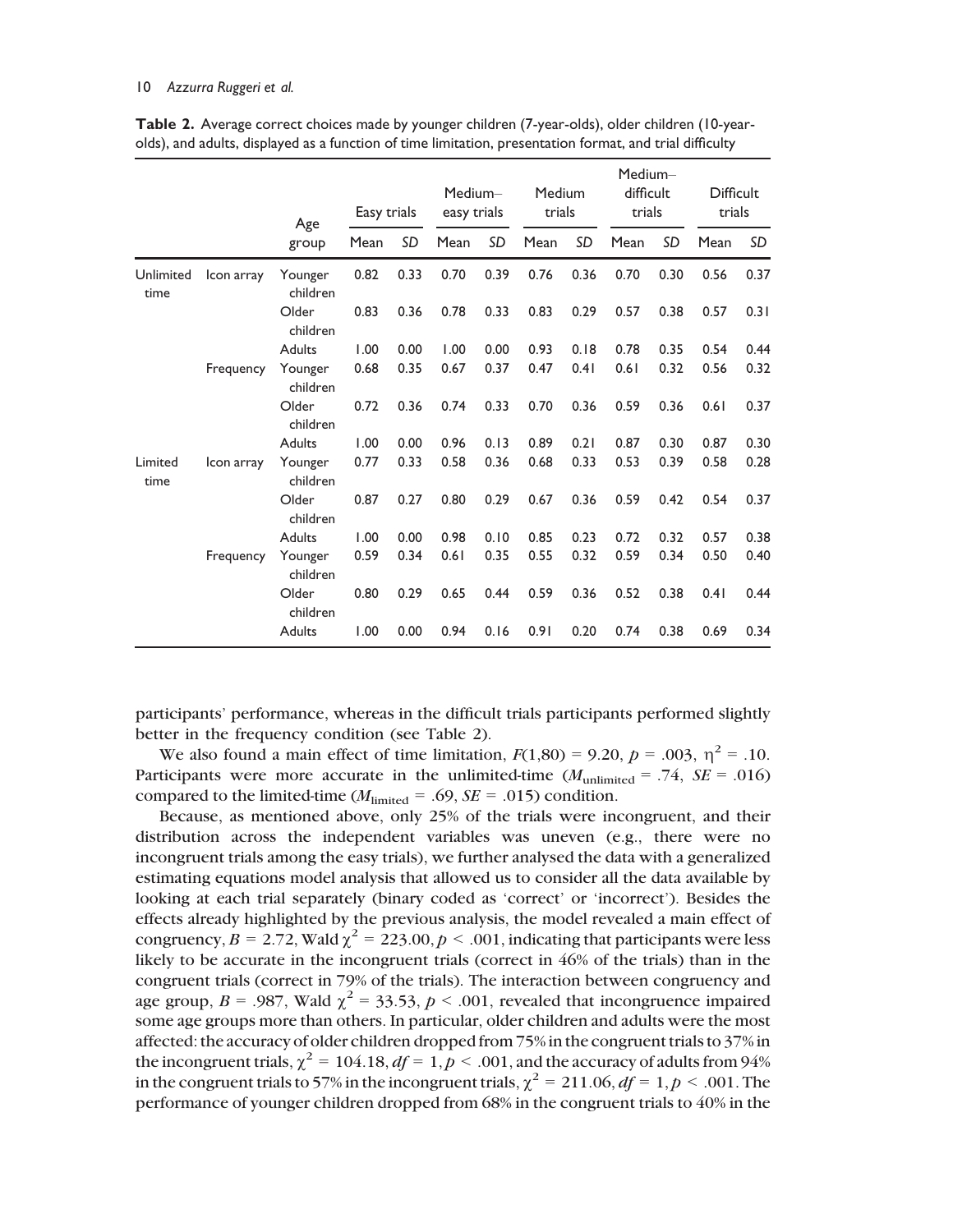incongruent trials,  $\chi^2 = 67.71$ ,  $df = 1$ ,  $p < .001$ . Separate one-sample *t*-tests confirmed that adults' performance was at chance level in incongruent trials,  $t(26) = 1.43$ ,  $p = .165$ , whereas that of younger,  $t(33) = -2.20$ ,  $p = .035$ , and older, children  $t(22) = 3.27$ ,  $p = .003$ , was below chance level.

# Additional tests

Results of the additional tests can be found in Table 3.We ran separate univariate ANOVAs with performances in the Panamath, dot enumeration, and digit–symbol tests as dependent variables, and age group (three levels: younger children, older children, and adults) as between-subjects factor.

#### Panamath

We found a significant effect of age group on the Weber fraction  $(w)$  score of the Panamath test,  $F(2,83) = 6.11$ ,  $p = .003$ ,  $\eta^2 = .13$ . A series of Bonferroni-corrected pairwise comparisons showed no significant differences between younger and older children ( $p = .31$ ), or between older children and adults ( $p = .33$ ), but younger children's performances resulted in a higher Weber fraction (indication of a less accurate performance) than adults',  $p = .002$ .

## Dot enumeration

We did not find a significant effect of age group on the average number of correct trials,  $p = .480$ , possibly due to a ceiling effect: Younger children, older children, and adults all achieved a comparable accuracy of around 32 correct trials out of 36. However, we found a significant age group effect on the average time needed to make the correct decisions on the whole range of numbers, which includes the subitizing range  $(1-5)$ ,  $F(2,83) = 34.55$ ,  $p < .001$ ,  $\eta^2 = .46$ . A Bonferroni-corrected pairwise comparison showed that younger children needed more time to make the correct decisions than older children ( $p < .001$ ) and that older children, in turn, needed more time to make the correct decisions than adults ( $p = .005$ ).

#### Digit–symbol

We found a significant effect of age group on participants' performance in the digit– symbol test,  $F(2,83) = 73.53$ ,  $p < .001$ ,  $\eta^2 = .65$ . A Bonferroni-corrected pairwise comparison showed that younger children obtained a lower score than older children  $(p = .053)$  and that older children, in turn, obtained a lower score than adults  $(p < .001)$ . We also found a correlation between the results of the Panamath, dot enumeration and digit–symbol tests (see Table 3).

#### Correlations between the proportional reasoning task and the additional tests

The performance in our main experiment significantly correlated with the performance in all the additional tests. Because we found no differences between the two presentation formats (icon array vs. frequency), we only report the correlation results with the overall performance across conditions (see Table 3). As expected, the percentage of correct trials in our proportional task correlated negatively with the Panamath's Weber fraction across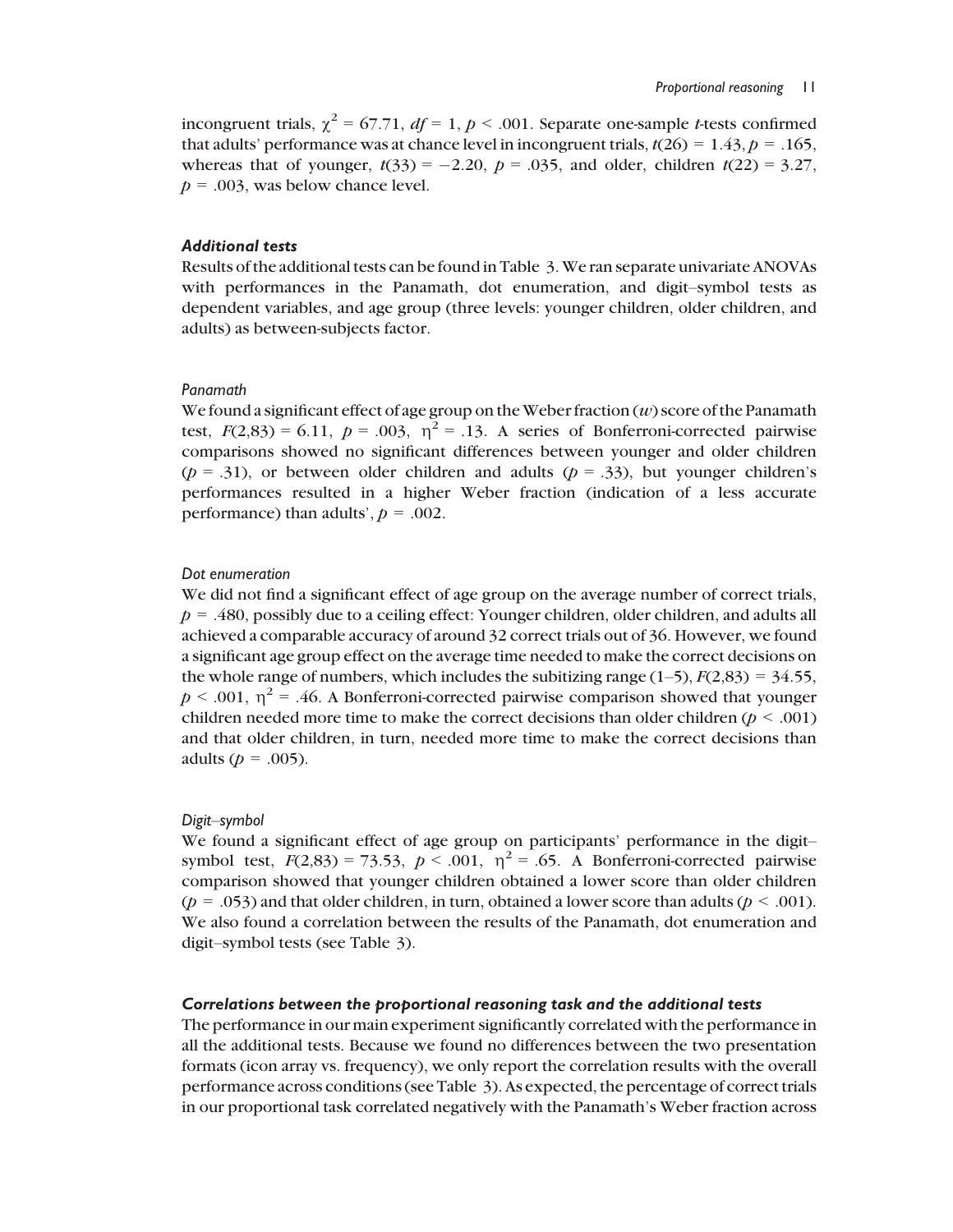|                                                      |                | Younger children | Older children                       |                  | <b>Adults</b>                   |                 |                                                                | Correlations between tests                        |               |            |
|------------------------------------------------------|----------------|------------------|--------------------------------------|------------------|---------------------------------|-----------------|----------------------------------------------------------------|---------------------------------------------------|---------------|------------|
| Test                                                 | Mean           | SD               | Mean                                 | S                | Mean                            | S               |                                                                |                                                   |               |            |
| I. Our study: average percentage correct trials (%)  | $\overline{6}$ | 33               | 59                                   | 35               | ಕೆ                              | 22              |                                                                |                                                   |               |            |
| 2. Panamath: average Weber fraction                  |                |                  |                                      |                  |                                 |                 |                                                                |                                                   |               |            |
| 3. Dot enumeration: average number of correct trials | 0.35<br>31.88  | $0.25$<br>4.46   | $0.27$<br>32.42<br>2.176.08<br>47.54 | $0.14$<br>$3.24$ | 0.18<br>33.04<br>33.04<br>34.89 | 0.06<br>2.58    | - 486 <sup>6</sup><br>- 360 <sup>a</sup><br>- 479 <sup>b</sup> |                                                   |               |            |
| 4. Dot enumeration: average reaction time (ms)       | 1,082.24       | ,009.89          |                                      | 481.57           |                                 | 525.33<br>53.26 |                                                                | $-445^b$<br>217 <sup>a</sup><br>-365 <sup>b</sup> | $\frac{9}{1}$ |            |
| 5. Digit-symbol: average number of completed items   | 40.12          | 2.14             |                                      | 7.37             |                                 |                 |                                                                |                                                   | .159          | $d = 16 -$ |

Table 3. Participants' performance in the proportional reasoning task and on the additional tests (Panamath, dot enumeration and digit–symbol), displayed by age

Table 3. Participants' performance in the proportional reasoning task and on the additional tests (Panamath, dot enumeration and digit-symbol), displayed by age

Notes. <sup>a</sup>Correlation is significant at the 0.05 level (two-tailed).<br><sup>b</sup>Correlation is significant at the 0.01 level (two-tailed). Notes. aCorrelation is significant at the 0.05 level (two-tailed). bCorrelation is significant at the 0.01 level (two-tailed).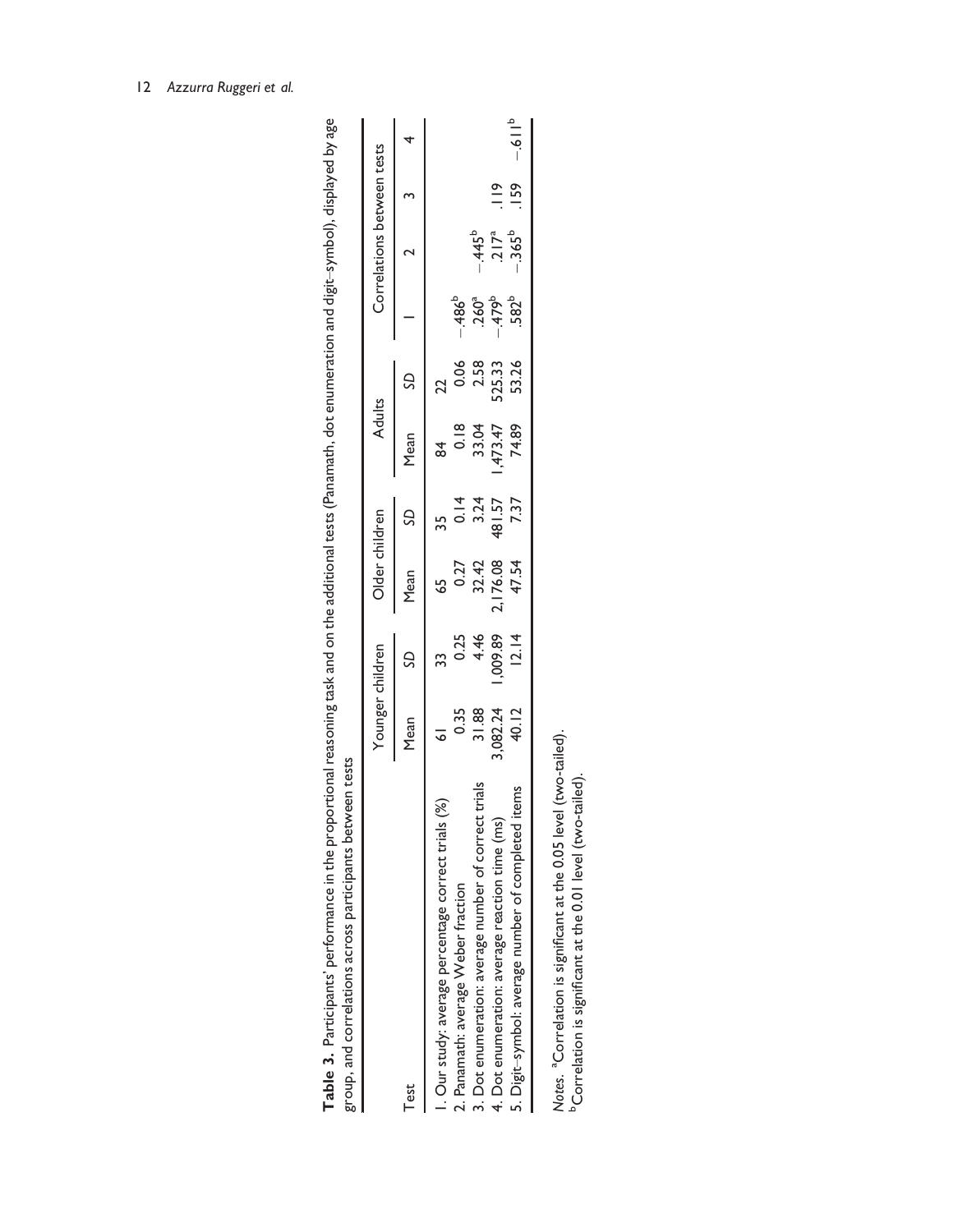participants ( $p < .001$ ), indicating an improvement of performance over age that coincided with an increasing number acuity as measured by the Panamath test. The percentage of correct trials in the proportional reasoning task was negatively correlated with the Weber fraction within groups (adults: Pearson's  $r = -.027$ ,  $p = .896$ ; older children: Pearson's  $r = -.261$ ,  $p = .218$ ), but the correlation was significant only for younger children (Pearson's  $r = -.488$ ,  $p = .004$ ).

We found a positive correlation between performance in the main proportional reasoning task and the average number of correct trials in the dot enumeration test  $(p = .018)$ , as well as a negative correlation with reaction time in the dot enumeration test  $(p < .001)$ , significant only across groups.

Similarly, the performance in the proportional reasoning task correlated with higher working memory as measured by the number of completed items in the digit–symbol test  $(p < .001)$ . Again, this correlation was significant across groups only. None of the tests differentially correlated with participants' performance in the four conditions.

#### **Discussion**

We investigated the effects of two context variables, presentation format, and time limitation, on the proportional reasoning abilities of 7- and 10-year-old children and adults. In our experimental task, participants had to choose the set of tokens that offered the highest likelihood of drawing a gold token, that is, the set with the greater proportion of gold tokens. We also explored whether and how participants' proportional reasoning skills were correlated with more general and basic numerical and cognitive skills, such as their ANS aptitude and working memory.

As expected, we found a general improvement in accuracy across development. The age difference held across all levels of difficulty but was more pronounced in easy to medium–difficult trials as compared to difficult trials, where even adults' performances dropped dramatically.

We found that in our task, only younger children performed better in the icon-array condition, whereas older children and adults were similarly accurate in both conditions, with adults performing slightly better in the frequency condition. These results are in line with previous eye-tracking and behavioural studies suggesting that in the first intuitive phase of numeric information processing, adults with higher numeracy rely more on numerical information, whereas adults with lower numeracy privilege icon arrays and generally seem to be confused by numbers (Hess et al., 2011; Keller, Kreuzmair, Leins-Hess, & Siegrist, 2014).

On the one hand, the mathematical computing strategies adults and older children might implement are explicit cognitive operations that can only be applied to proportions expressed as numbers and frequencies (see Meert, Grégoire, Seron, & Noël, 2012). In icon arrays, the calculation has to be necessarily more intuitive, unless participants count the icons one by one, which was very challenging in our task because of the larger numbers of icons in the arrays, their variation in size, and their random arrangement. Note that previous literature shows that adults typically perform worse on randomly arranged icon arrays as compared to sorted arrays, where the icons are grouped by type and homogeneous in size (see Feldman-Stewart *et al.*, 2000, 2007).

On the other hand, children might have had trouble understanding frequencies (see Meert, Grégoire, Seron,  $\&$  Noël, 2013), even those referring to the easiest ratios, just because they were presented in a numerical format. The more intuitive icon-array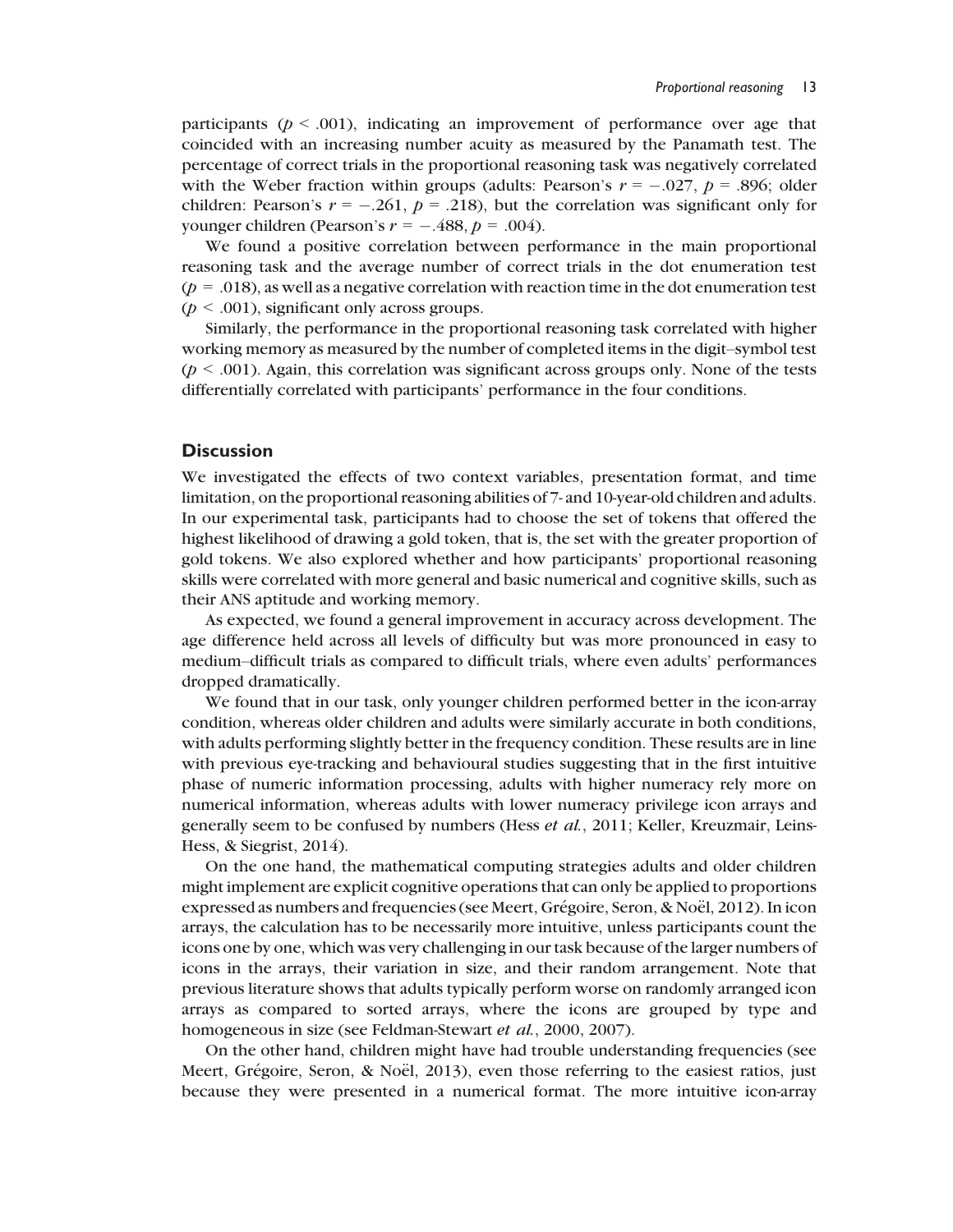condition might have helped them to be accurate, at least in the easier trials. Indeed, we found that icon arrays were particularly beneficial in the easier trials. This can be interpreted in two ways: First, the intuitive perceptual computation facilitated by icon arrays might not be fine-grained enough to allow more difficult trials to be computed, because in those trials the difference between proportions is extremely small and therefore difficult to detect when not expressed in a more accurate, numerical format. Second, more difficult trials were more likely to be incongruent: it may be that icon arrays only facilitate performance in congruent trials, those that can be solved just by comparing the proportions' numerators. Generally, sorted and size-homogeneous icon arrays might have further improved younger children's perceptual and intuitive proportional comparison strategies, as well as facilitated adults' more explicit strategies conditional on counting the icons in the arrays.

Not surprisingly, we found that participants were more accurate in the congruent trials, that is, the trials that could be solved by comparing only the first terms of the ratio and with a simple heuristic, that is, 'choose the alternative with the highest (absolute) number of gold tokens'. Our results seem to suggest that the performances of older children and adults were hindered by incongruency more than younger children's. However, this result is likely due to a floor effect: because the younger children's performances were already quite poor in the congruent trials, they could not get much worse in the incongruent trials. Crucially, adults' performance on the incongruent trials was at chance level, suggesting that they did pay attention to proportions after all but failed to compute them correctly. In contrast, in line with results from previous literature (see Falk & Wilkening, 1998; Girotto, Fontanari, Gonzalez, Vallortigara, & Blaye, 2016; Ni & Zhou, 2005), children's performance was below chance level, indicating that they might have paid attention only to the numerator. Unfortunately, as our task was not designed to investigate specifically the effect of congruency (e.g., only a small proportion of trials were incongruent, and they were not evenly distributed across the different difficulty levels), the effect of congruency in the data we have available is confounded (see Fontanari, Gonzalez, Vallortigara, & Girotto, 2014). Future research should address this limitation, in order to be able to further investigate the differential benefit of icon arrays for trials of different difficulty.

Finally, we found the hypothesized effect of time limitation, with participants of all age groups being overall more accurate when they were given more time to make the proportional judgement. Interestingly, we found that having more time available did not benefit adults more than children, probably because adults' performance was already pretty accurate in the limited-time condition. We also did not find any interaction of presentation format and time limitation. Generally, our results seem to suggest that adults are not more likely than children to implement more sophisticated and precise proportional reasoning strategies when they have more time available or when stimuli are presented in a frequency versus icon-array format.

Interestingly, we found that the results of our study are correlated with the results of all the other cognitive tests participants performed. Evidently, the abilities necessary to perform well in our proportional reasoning task include a working memory component (measured by the digit–symbol task) and build on participants' number sense (measured by the Panamath task), as well as on the ability to subitize (captured by the dot enumeration task). However, none of these tests is able to explain individual differences in performances in our task *within* age groups (with the exception of the Panamath's Weber fraction, which correlates with the individual performances of younger children).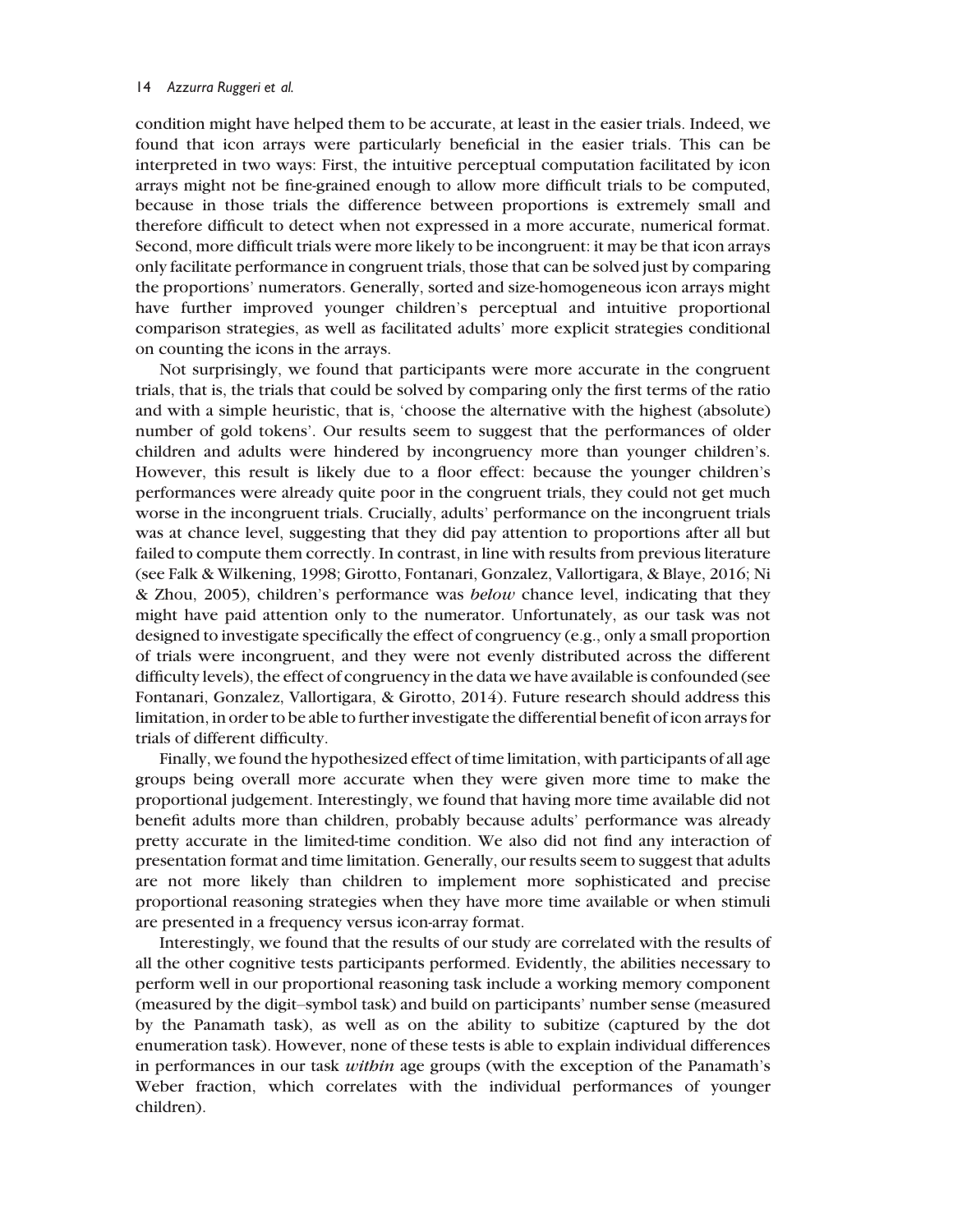In sum, we found that both presentation format and time limitation affected children's and adults' proportional reasoning performance. In particular, we found that younger children generally benefited from a visual, intuitive representation of proportions such as icon arrays, whereas adults did better with numbers. Future research should explore the potential benefits of visual representation of proportions and numbers with toddlers and preschoolers and develop a more controlled procedure to test the ability to compare visual representations of ratios, for example, substituting ordered icon arrays (i.e., arranged in rows and columns) with clusters of dots, as in the Panamath task. This would allow better control for factors such as spread and object size and would offer more accurate measures of performance. Overall, our results further encourage research exploring visual formats and interventions to support children's learning and understanding of proportions.

# Acknowledgements

We would like to thank Gregor Caregnato, Katherine McMahon, Anselm Rothe, and Anja Blöhm for helping us run the experiments, as well as Anita Todd and Nicolai Bodemer for their support and helpful comments. This research was supported by a Marie Curie International Outgoing Fellowship within the 7th European Community Framework Programme to A.R.

# **References**

- Acredolo, C., O'Connor, J., Banks, L., & Horobin, K. (1989). Children's ability to make probability estimates: Skills revealed through application of Anderson's functional measurement methodology. Child Development, 60, 933–945. https://doi.org/10.2307/1131034
- Ahl, V. A., Moore, C. F., & Dixon, J. A. (1992). Development of intuitive and numerical proportional reasoning.Cognitive Development, 7, 81–108. https://doi.org/10.1016/0885-2014(92)90006-D
- Ancker, J. S., Senathirajah, Y., Kikafka, R., & Starren, J. B. (2006). Design features of graphs in health risk communication: A systematic review. Journal of the American Medical Informatics Association, 13, 608–618. https://doi.org/10.1197/jamia.M2115
- Banks, J., O'Dea, C., & Oldfield, Z. (2010). Cognitive function, numeracy and retirement saving trajectories. The Economic Journal, 120, F381–F410. https://doi.org/10.1111/j.1468-0297. 2010.02395.x
- Barth, H., La Mont, K., Lipton, J., Dehaene, S., Kanwisher, N., & Spelke, E. (2006). Non-symbolic arithmetic in adults and young children. Cognition, 98, 199–222. https://doi.org/10.1016/j.c ognition.2004.09.011
- Barth, H., La Mont, K., Lipton, J., & Spelke, E. S. (2005). Abstract number and arithmetic in preschool children. Proceedings of the National Academy of Science of the USA, 102, 14116–14121. https://doi.org/10.1073/pnas.0505512102
- Belling, P. K., Suss, J., & Ward, P. (2015). Advancing theory and application of cognitive research in sport: Using representative tasks to explain and predict skilled anticipation, decision-making, and option-generation behavior. Psychology of Sport and Exercise, 16, 45–59. https://doi.org/ 10.1016/j.psychsport.2014.08.001
- Ben Zur, H., & Brenitz, S. J. (1981). The effects of time pressure on risky choice behavior. Acta Psychologica, 47, 89–104. https://doi.org/10.1016/0001-6918(81)90001-9
- Betsch, T., & Lang, A. (2013). Utilization of probabilistic cues in the presence of irrelevant information: A comparison of risky choice in children and adults. Journal of Experimental Child Psychology, 115, 108–125. https://doi.org/10.1016/j.jecp.2012.11.003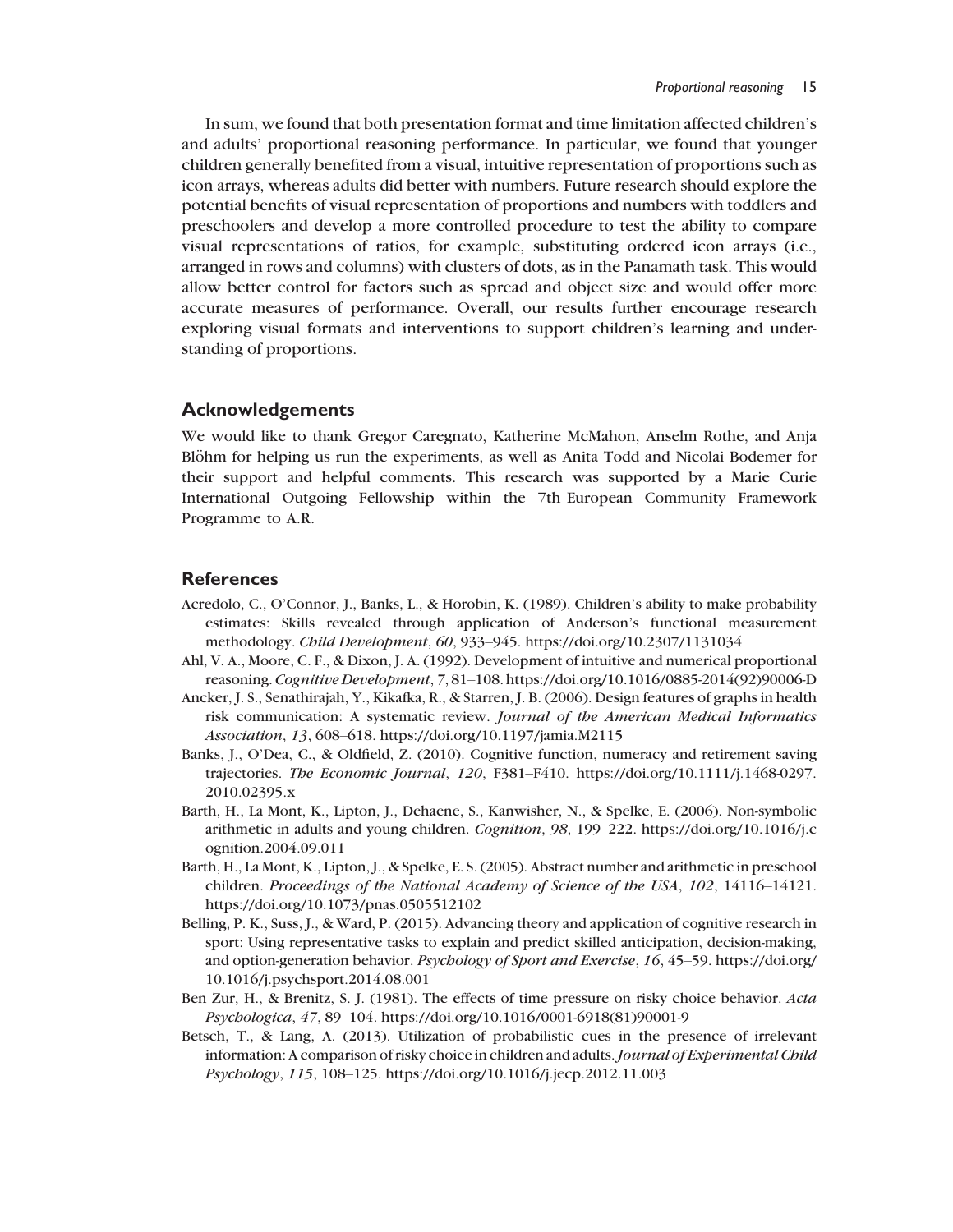- Betsch, T., Lang, A., Lehmann, A., & Axmann, J. M. (2014). Utilizing probabilities as decision weights in closed and open information boards: A comparison of children and adults. Acta Psychologica, 153, 74–86. https://doi.org/10.1016/j.actpsy.2014.09.008
- Bonato, M., Fabbri, S., Umiltà, C., & Zorzi, M. (2007). The mental representation of numerical fractions: Real or integer? Journal of Experimental Psychology: Human Perception and Performance, 33, 1410–1419. https://doi.org/10.1037/0096-1523.33.6.1410
- Booth, J. L., & Siegler, R. S. (2008). Numerical magnitude representations influence arithmetic learning. Child Development, 79, 1016–1031. https://doi.org/10.1111/j.1467-8624.2008. 01173.x
- Boyer, T., Levine, S., & Huttenlocher, J. (2008). Development of proportional reasoning: Where young children go wrong. Developmental Psychology, 44, 1478–1490. https://doi.org/10. 1037/a0013110
- Brannon, E. M. (2002). The development of ordinal numerical knowledge in infancy. Cognition, 83, 223–240. https://doi.org/10.1016/S0010-0277(02)00005-7
- Butterworth, B. (2003). Dyscalculia screener. London, UK: nFER-Nelson.
- Carey, S. (2009). The origin of concepts. New York, NY: Oxford University Press. https://doi.org/10. 1093/acprof:oso/9780195367638.001.0001
- Davids, S. L., Schapira, M. M., McAuliffe, T. L., & Nattinger, A. B. (2004). Predictors of pessimistic breast cancer risk perceptions in a primary care population. Journal of General Internal Medicine, 19, 310–315. https://doi.org/10.1111/j.1525-1497.2004.20801.x
- Davidson, D. (1996). The effects of decision characteristics on children's selective search of predecisional information. Acta Psychologica, 92(3), 263–281. http://doi.org/10.1016/0001- 6918(95)00014-3
- Dehaene, S. (1997). The number sense: How the mind creates mathematics. New York, NY: Oxford University Press.
- Dehaene, S. (2003). The neural basis of the Weber-Fechner law: A logarithmic mental number line. Trends in Cognitive Sciences, 7, 145–147. https://doi.org/10.1016/S1364-6613(03) 00055-X
- Denison, S., Bonawitz, E., Gopnik, A., & Griffiths, T. L. (2013). Rational variability in children's causal inferences: The sampling hypothesis. Cognition, 126, 285–300. https://doi.org/10.1016/j.c ognition.2012.10.010
- Denison, S., Reed, C., & Xu, F. (2013). Probabilistic reasoning in very young infants: Evidence from 4.5- and 6-month-olds. Developmental Psychology, 49, 243–249. https://doi.org/10.1037/ a0028278
- Denison, S., & Xu, F. (2010a). Integrating physical constraints in statistical inference by 11-monthold infants.Cognitive Science, 34, 885–908. https://doi.org/10.1111/j.1551-6709.2010.01111.x
- Denison, S., & Xu, F. (2010b). Twelve- to 14-month-old infants can predict single-event probability with large set sizes. Developmental Science, 13, 798–803. https://doi.org/10.1111/j.1467-7687. 2009.00943.x
- Denison, S., & Xu, F. (2014). The origins of probabilistic inference in human infants. Cognition, 130, 335–347. https://doi.org/10.1016/j.cognition.2013.12.001
- Eaves, B., & Shafto, P. (2012). Unifying pedagogical reasoning and epistemic trust. In F. Xu & T. Kushnir (Eds.). Rational constructivism in cognitive development. Advances in child development and behavior (Vol. 43, pp. 295-320). Waltham, MA: Academic Press. https:// doi.org/10.1016/B978-0-12-397919-3.00011-3
- Edwards, A., Elwyn, G., & Mulley, A. (2002). Explaining risks: Turning numerical data into meaningful pictures. British Medical Journal, 324, 827–830. https://doi.org/10.1136/bmj.324. 7341.827
- Elmore, J. G., & Gigerenzer, G. (2005). Benign breast disease The risks of communicating risk. New England Journal of Medicine, 353, 297–299. https://doi.org/10.1056/NEJMe058111
- Erev, I., Bornstein, G., & Wallsten, T. S. (1993). The negative effect of probability assessments on decision quality. Organizational Behavior and Human Decision Processes, 55, 78–94. https://doi.org/10.1006/obhd.1993.1025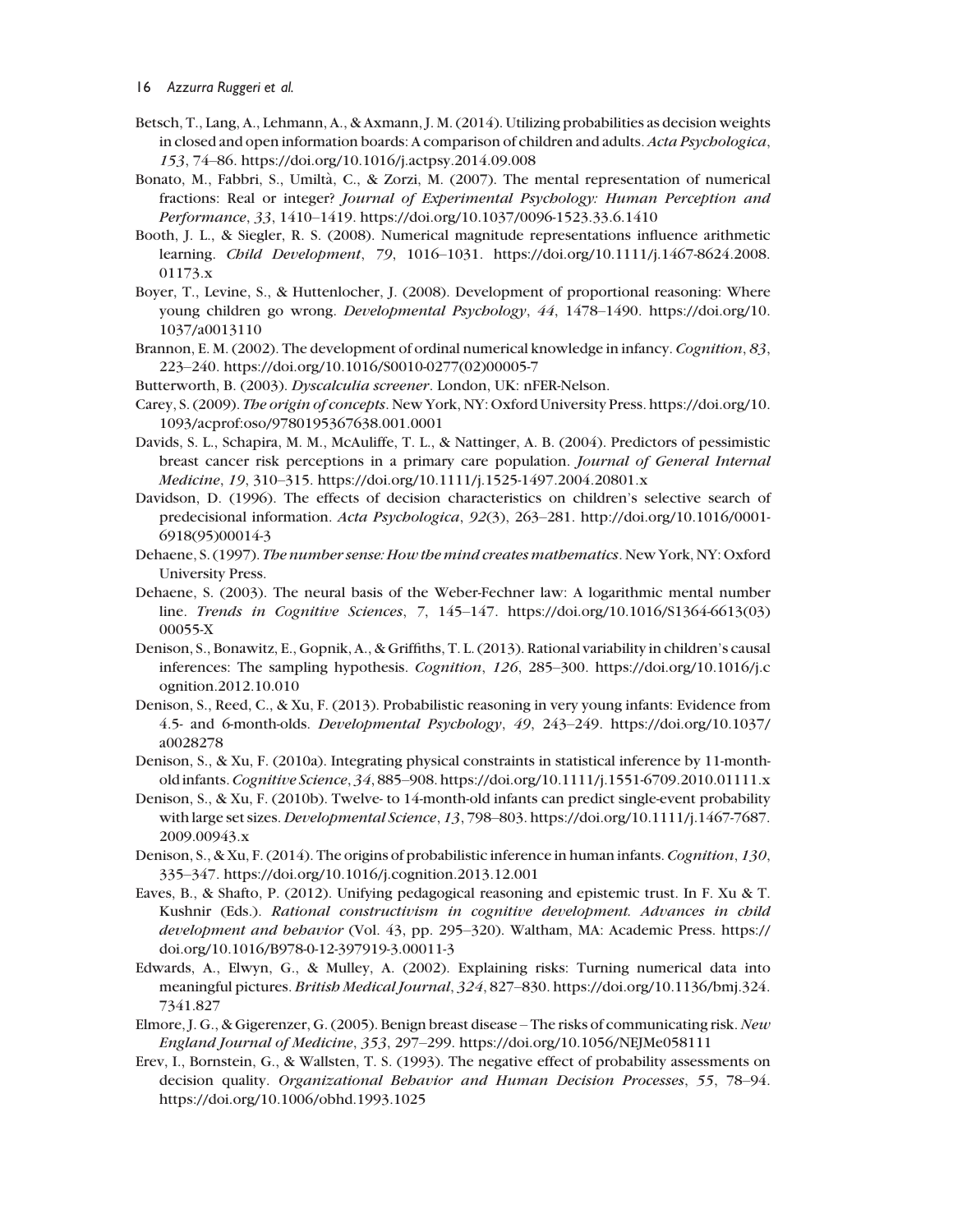- Falk, R., & Wilkening, F. (1998). Children's construction of fair chances: Adjusting probabilities. Developmental Psychology, 34, 1340–1357. https://doi.org/10.1037/0012-1649.34.6.1340
- Falk, R., Yudilevich-Assouline, P., & Elstein, A. (2012). Children's concept of probability as inferred from their binary choices – revisited. Educational Studies in Mathematics, 81, 207–233. https://doi.org/10.1007/s10649-012-9402-1
- Farrington-Flint, L., Canobi, K. H., Wood, C., & Faulkner, D. (2007). The role of relational reasoning in children's addition concepts. British Journal of Developmental Psychology, 25, 227–246. https://doi.org/10.1348/026151006X108406
- Feigenson, L., Dehaene, S., & Spelke, E. (2004). Core systems of number. Trends in Cognitive Sciences, 8, 307–314. https://doi.org/10.1016/j.tics.2004.05.002
- Feigenson, L., Libertus, M. E., & Halberda, J. (2013). Links between the intuitive sense of number and formal mathematics ability. Child Development Perspectives, 7, 74–79. https://doi.org/10. 1111/cdep.12019
- Feldman-Stewart, D., Brundage, M. D., & Zotov, V. (2007). Further insight into the perception of quantitative information: Judgments of gist in treatment decisions. Medical Decision Making, 27, 34–43. https://doi.org/10.1177/0272989X06297101
- Feldman-Stewart, D., Kocovski, N., McConnell, B. A., Brundage, M. D., & Mackillop, W. J. (2000). Perception of quantitative information for treatment decisions. *Medical Decision Making*, 20, 228–238. https://doi.org/10.1177/0272989X0002000208
- Fontanari, L., Gonzalez, M., Vallortigara, G., & Girotto, V. (2014). Probabilistic cognition in two indigenous Mayan groups. Proceedings of the National Academy of Sciences of the United States of America, 111, 17075–17080. https://doi.org/10.1073/pnas.1410583111
- Galesic, M., Garcia-Retamero, R., & Gigerenzer, G. (2009). Using icon arrays to communicate medical risks: Overcoming low numeracy. Health Psychology, 28, 210–216. https://doi.org/10. 1037/a0014474
- Garcia-Retamero, R., & Galesic, M. (2009). Communicating treatment risk reduction to people with low numeracy skills: A cross-cultural comparison. American Journal of Public Health, 99, 2196–2202. https://doi.org/10.2105/AJPH.2009.160234
- Garcia-Retamero, R., Galesic, M., & Gigerenzer, G. (2010). Do icon arrays help reduce denominator neglect?. Medical Decision Making, 30, 672–684. https://doi.org/10.1177/0272989X10369000
- Gerardi, K., Goette, L., & Meier, S. (2013). Numerical ability predicts mortgage default. Proceedings of the National Academy of Sciences of the United States of America, 110, 11267–11271. https://doi.org/10.1073/pnas.1220568110
- Gilmore, C. K., McCarthy, S. E., & Spelke, E. S. (2007). Symbolic arithmetic knowledge without instruction. Nature, 447, 589–591. https://doi.org/10.1038/nature05850
- Ginsburg, H., & Rapoport, A. (1967). Children's estimate of proportions. Child Development, 38, 205–212. https://doi.org/10.2307/1127141
- Girotto, V., Fontanari, L., Gonzalez, M., Vallortigara, G., & Blaye, A. (2016). Young children do not succeed in choice tasks that imply evaluating chances. Cognition, 152, 32-39. https://doi.org/ 10.1016/j.cognition.2016.03.010
- Girotto, V., & Gonzalez, M. (2008). Children's understanding of posterior probability. Cognition, 106(1), 325–344. https://doi.org/10.1016/j.cognition.2007.02.005
- Goldberg, S. (1966). Probability judgments by preschool children: Task conditions and performance. Child Development, 37, 151–168. https://doi.org/10.2307/1126436
- Gonzalez, M., & Girotto, V. (2011). Combinatorics and probability: Six- to ten-year-olds reliably predict whether a relation will occur. Cognition, 120, 372–379. https://doi.org/10.1016/j.c ognition.2010.10.006
- Gopnik, A., & Wellman, H. M. (2012). Reconstructing constructivism: Causal models, Bayesian learning mechanisms, and the theory theory. Psychological Bulletin, 138, 1085–1108. https:// doi.org/10.1037/a0028044
- Gweon, H., Tenenbaum, J. B., & Schulz, L. E. (2010). Infants consider both the sample and the sampling process in inductive generalization. Proceedings of the National Academy of Sciences, 107, 9066–9071. https://doi.org/10.1073/pnas.1003095107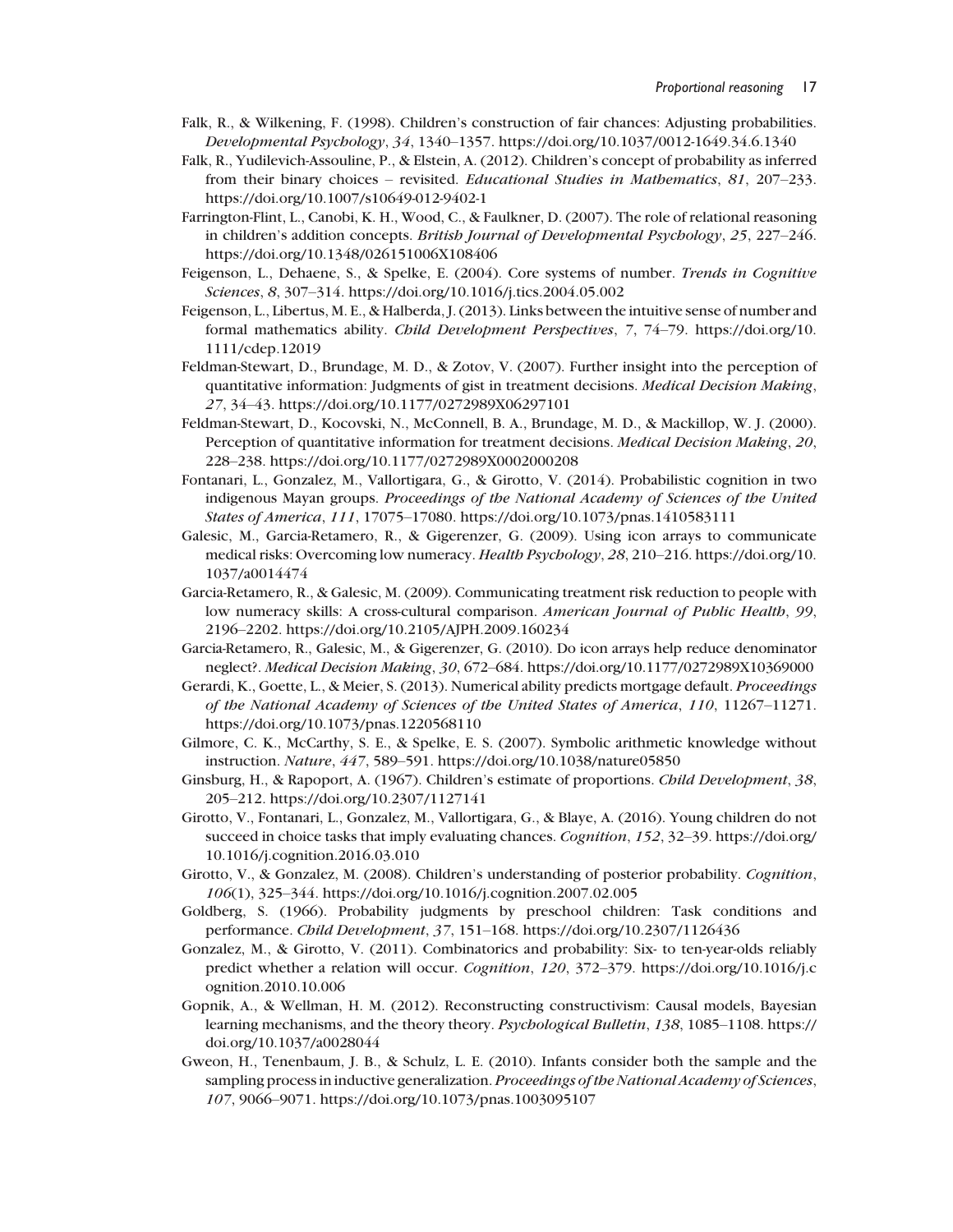- Halberda, J., & Feigenson, L. (2008). Developmental change in the acuity of the 'number sense': The approximate number system in  $3-$ ,  $4-$ ,  $5-$ , and 6-year-olds and adults. Developmental Psychology, 44, 1457–1465. https://doi.org/10.1037/a0012682
- Halberda, J., Ly, R., Wilmer, J. B., Naiman, D. Q., & Germine, L. (2012). Number sense across the lifespan as revealed by a massive internet-based sample. Proceedings of the National Academy of Sciences of the United States of America, 109, 11116–11120. https://doi.org/10.1073/pnas. 1200196109
- Halberda, J., Mazzocco, M. M., & Feigenson, L. (2008). Individual differences in non-verbal number acuity correlate with maths achievement. Nature, 455, 665–668. https://doi.org/10. 1038/nature07246
- Hammond, K. R., Harnrn, R. M., Grassi, J., & Pearson, T. (1987). Direct comparison of the efficacy of intuitive and analytical cognition in expert judgment. IEEE Transactions on Systems, Man, and Cybernetics, 17, 753–770. https://doi.org/10.1109/TSMC.1987.6499282
- Hess, R., Visschers, V. H. M., & Siegrist, M. (2011). Risk communication with pictographs: The role of numeracy and graph processing. Judgment and Decision Making, 6, 263–274.
- Hibbard, J. H., Peters, E. M., Slovic, P., & Finucane, M. L. (2001). Making health care report cards easier to use. The Joint Commission Journal on Quality Improvement, 27, 591–604. https:// doi.org/10.1016/S1070-3241(01)27051-5
- Horn, S. S., Ruggeri, A., & Pachur, T. (2016). The development of adaptive decision making: Recognition-based inference in children and adolescents. Developmental Psychology, 52, 1470–1485. https://doi.org/10.1037/dev0000181
- Inhelder, B., & Piaget, J. (1958). The growth of logical thinking from childhood to adolescence. New York, NY: Basic Books. https://doi.org/10.1037/10034-000
- Keller, C., Kreuzmair, C., Leins-Hess, R., & Siegrist, M. (2014). Numeric and graphic risk information processing of high and low numerates in the intuitive and deliberative decision modes: An eyetracker study. Judgment and Decision Making, 9, 420.
- Kibbe, M. M., & Feigenson, L. (2014). Young children "solve for x" using the approximate number system. Developmental Science, 18, 38–49. https://doi.org/10.1111/desc.12177
- Kushnir, T., & Gopnik, A. (2005). Children infer causal strength from probabilities and interventions. Psychological Science, 16, 678–683. https://doi.org/10.1111/j.1467-9280. 2005.01595.x
- Kushnir, T., Xu, F., & Wellman, H. M. (2010). Young children use statistical sampling to infer the preferences of others. Psychological Science, 21, 1134–1140. https://doi.org/10.1177/ 0956797610376652
- Kutner, M., Greenberg, E., Jin, Y., & Paulsen, C. (2006). The health literacy of America's adults: Results from the 2003 national assessment of adult literacy (NCES Report No. 2006–483). Washington, DC: Government Printing Office.
- Libertus, M. E., & Brannon, E. M. (2009). Behavioral and neural basis of number sense in infancy. Current Directions in Psychological Science, 18, 346–351. https://doi.org/10.1111/j.1467- 8721.2009.01665.x
- Libertus, M. E., Feigenson, L., & Halberda, J. (2013a). Is approximate number precision a stable predictor of math ability? Learning and Individual Differences, 25, 126–133. https://doi.org/ 10.1016/j.lindif.2013.02.001
- Libertus, M. E., Feigenson, L., & Halberda, J. (2013b). Numerical approximation abilities correlate with and predict informal but not formal mathematics abilities. Journal of Experimental Child Psychology, 116, 829–838. https://doi.org/10.1016/j.jecp.2013.08.003
- Lipkus, I. M., & Hollands, J. G. (1999). The visual communication of risk. Journal of the National Cancer Institute. Monographs, 25, 149–163. https://doi.org/10.1093/oxfordjournals.jnc imonographs.a024191
- Lipkus, I. M., Samsa, G., & Rimer, B. K. (2001). General performance on a numeracy scale among highly educated samples. Medical Decision Making, 21, 37–44. https://doi.org/10.1177/ 0272989X0102100105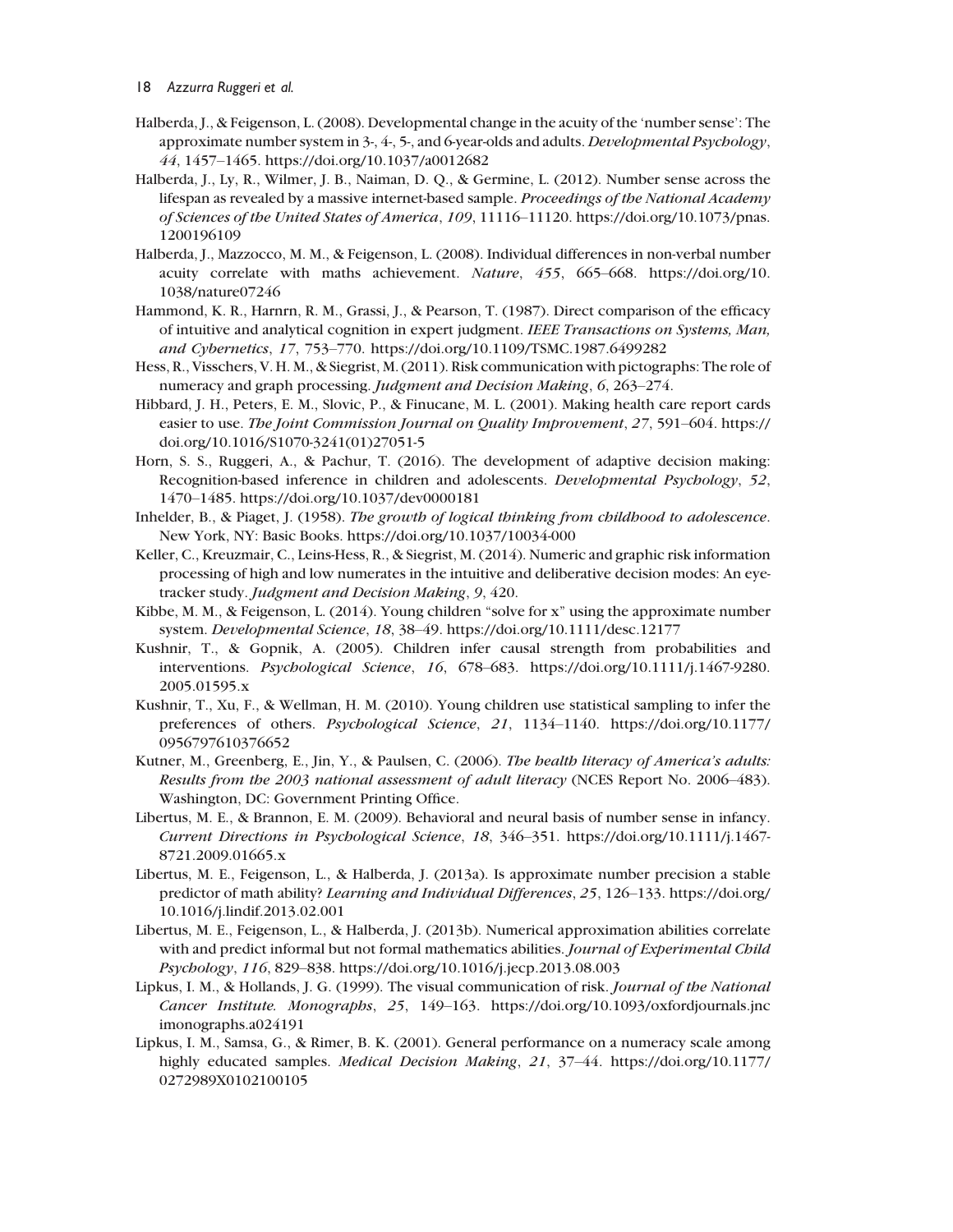- Lipton, J. S., & Spelke, E. S. (2004). Discrimination of large and small numerosities by human infants. Infancy, 5, 271–290. https://doi.org/10.1207/s15327078in0503\_2
- Martignon, L., & Krauss, S. (2009). Hands-on activities for fourth graders: A tool box for decisionmaking and reckoning with risk. International Electronic Journal of Mathematics Education, 4, 227–258.
- Mazzocco, M. M., Feigenson, L., & Halberda, J. (2011). Impaired acuity of the approximate number system underlies mathematical learning disability (dyscalculia). Child Development, 82, 1224– 1237. https://doi.org/10.1111/j.1467-8624.2011.01608.x
- McCrink, K., & Wynn, K. (2007). Ratio abstraction by 6-month-old infants. Psychological Science, 18, 740–745. https://doi.org/10.1111/j.1467-9280.2007.01969.x
- Meert, G., Grégoire, J., Seron, X., & Noël, M.-P. (2012). The mental representation of the magnitude of symbolic and nonsymbolic ratios in adults. Quarterly Journal of Experimental Psychology, 65, 702–724. https://doi.org/10.1080/17470218.2011.632485
- Meert, G., Grégoire, J., Seron, X., & Noël, M. P. (2013). The processing of symbolic and nonsymbolic ratios in school-age children. PLoS One, 8, e82002. https://doi.org/10.1371/journal.pone. 0082002
- Meyer, M. L., Salimpoor, V. N., Wu, S. S., Geary, D. C., & Menon, V. (2010). Differential contribution of specific working memory components to mathematics achievement in 2nd and 3rd graders. Learning and Individual Differences, 20, 101–109. https://doi.org/10.1016/j.lindif.2009.08.004
- Montori, V. M., & Rothman, R. L. (2005). Weakness in numbers The challenge of numeracy in healthcare. Journal of General Internal Medicine, 11, 1071-1072. https://doi.org/10.1111/j. 1525-1497.2005.051498.x
- Multmeier, J., Gigerenzer, G., & Wegwarth, O. (2014). Do icon arrays improve Bayesian reasoning in children? Towards ecological design, Manuscript in preparation.
- Musculus, L., Ruggeri, A., Raab, M., & Lobinger, B. (2017). A developmental perspective on option generation and selection: Children conform to the predictions of the take-the-first heuristic, Manuscript submitted for publication.
- Nelson, J. D., Divjak, B., Gudmundsdottir, G., Martignon, L. F., & Meder, B. (2014). Children's sequential information search is sensitive to environmental probabilities. Cognition, 130, 74– 80. https://doi.org/10.1016/j.cognition.2013.09.007
- Ni, Y., & Zhou, Y. (2005). Teaching and learning fraction and rational numbers: The origins and implications of whole number bias. Educational Psychologist, 40, 27–52. https://doi.org/10. 1207/s15326985ep4001\_3
- Offenbach, S. I., Gruen, G. E., & Caskey, B. J. (1984). Development of proportional response strategies. Child Development, 55, 963–972. https://doi.org/10.2307/1130148
- Okan, Y., Garcia-Retamero, R., Galesic, M., & Cokely, E. (2012). When higher bars are not larger quantities: On individual differences in the use of spatial information in graph comprehension. Spatial Cognition and Computation: An Interdisciplinary Journal, 12, 195–218. https://doi. org/10.1080/13875868.2012.659302
- Paling, J. (2003). Strategies to help patients understand risks. British Medical Journal, 327, 745– 748. https://doi.org/10.1136/bmj.327.7417.745
- Passolunghi, M. C., Mammarella, I. C., & Altoè, G. (2008). Cognitive abilities as precursors of the early acquisition of mathematical skills during first through second grades. Developmental Neuropsychology, 33, 229–250. https://doi.org/10.1080/87565640801982320
- Payne, J. W., Bettmann, J. R., & Johnson, E. J. (1988). Adaptive strategy selection in decision making. Journal of Experimental Psychology: Learning, Memory, and Cognition, 14, 534–552. https://doi.org/10.1037/0278-7393.14.3.534
- Peters, E., Västfjäll, D., Slovic, P., Mertz, C. K., Mazzocco, K., & Dickert, S. (2006). Numeracy and decision making. Psychological Science, 17, 407–413. https://doi.org/10.1111/j.1467-9280. 2006.01720.x
- Piazza, M., Facoetti, A., Trussardi, A., Berteletti, I., Conte, S., Lucangeli, D., & Zorzi, M. (2010). Developmental trajectory of number acuity reveals a severe impairment in developmental dyscalculia. Cognition, 116, 33–41. https://doi.org/10.1016/j.cognition.2010.03.012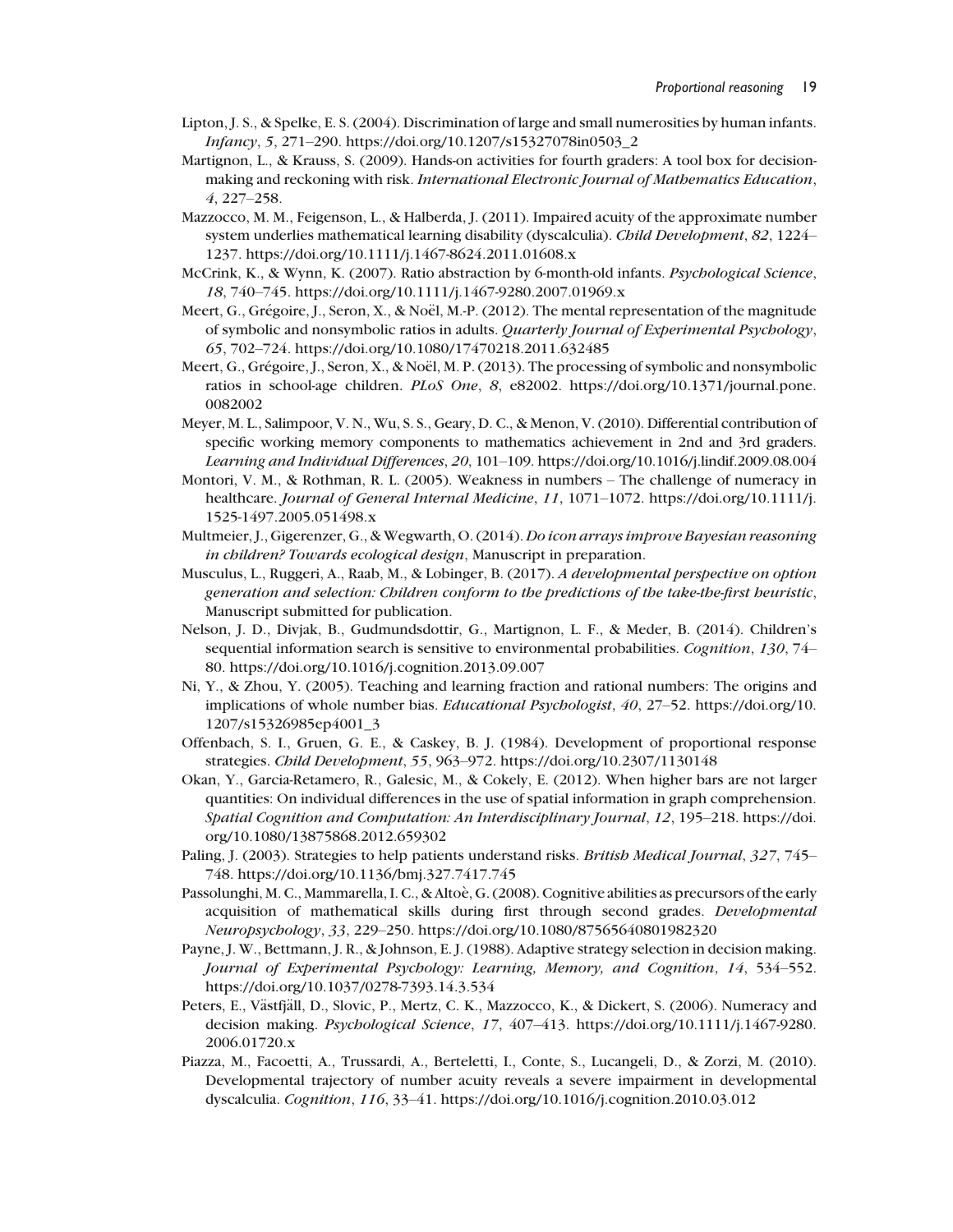- Reyna, V. F., Nelson, W. L., Han, P. K., & Dieckmann, N. F. (2009). How numeracy influences risk comprehension and medical decision making. Psychological Bulletin, 135, 943–973. https:// doi.org/10.1037/a0017327
- Ruggeri, A., & Feufel, M. A. (2015). How basic-level objects facilitate question-asking in a categorization task. Frontiers in Psychology, 6, 918. https://doi.org/10.3389/fpsyg.2015.00918
- Ruggeri, A., & Lombrozo, T. (2015). Children adapt their questions to achieve efficient search. Cognition, 143, 203–216. https://doi.org/10.1016/j.cognition.2015.07.004
- Ruggeri, A., Lombrozo, T., Griffiths, T. L., & Xu, F. (2016). Sources of developmental change in the efficiency of information search. Developmental Psychology, 52, 2159–2173. https://doi.org/ 10.1037/dev0000240
- Ruggeri, A., Sim, Z. L., & Xu, F. (2017). "Why is Toma late to school again?" Preschoolers identify the most informative questions. Developmental Psychology, 53, 1620–1632. https://doi.org/10. 1037/dev0000340
- Schlottmann, A. (2001). Children's probability intuitions: Understanding the expected value of complex gambles. Child Development, 72, 103–122. https://doi.org/10.1111/1467-8624. 00268
- Schneider, M., & Siegler, R. S. (2010). Representations of the magnitudes of fractions. Journal of Experimental Psychology: Human Perception and Performance, 36, 1227–1238. https://doi. org/10.1037/a0018170
- Schulz, L. E., Bonawitz, E. B., & Griffiths, T. L. (2007). Can being scared cause tummy aches? Naive theories, ambiguous evidence, and preschoolers' causal inferences. Developmental Psychology, 43, 1124–1139. https://doi.org/10.1037/0012-1649.43.5.1124
- Schwartz, L. M., Woloshin, S., Black, W. C., & Welch, H. G. (1997). The role of numeracy in understanding the benefit of screening mammography. Annals of Internal Medicine, 127, 966– 972. https://doi.org/10.7326/0003-4819-127-11-199712010-00003
- Siegler, R. S. (1976). Three aspects of cognitive development. Cognitive Psychology, 8, 481–520. https://doi.org/10.1016/0010-0285(76)90016-5
- Sophian, C. (2000). Perceptions of proportionality in young children: Matching spatial ratios. Cognition, 75, 145–170. https://doi.org/10.1016/S0010-0277(00)00062-7
- Sophian, C., & Wood, A. (1997). Proportional reasoning in young children: The parts and the whole of it. Journal of Educational Psychology, 89, 309–317. https://doi.org/10.1037/0022-0663.89. 2.309
- Starr, A., Libertus, M. E., & Brannon, E. M. (2013). Number sense in infancy predicts mathematical abilities in childhood. Proceedings of the National Academy of Sciences of the United States of America, 110, 18116–18120. https://doi.org/10.1073/pnas.1302751110
- Teglas, E., Vul, E., Girotto, V., Gonzalez, M., Tenenbaum, J. B., & Bonatti, L. L. (2011). Pure reasoning in 12-month-old infants as probabilistic inference. Science, 332, 1054–1058. https://doi.org/10. 1126/science.1196404
- Tuijnman, A. (2000). Benchmarking adult literacy in America: An international comparative study. Washington, DC: International Adult Literacy Survey, Department of Education, OVAE.
- Wechsler, D. (1981). Wechsler Adult Intelligence Scale Revised: Manual. New York, NY: Psychological Corporation.
- Xu, F. (2003). Numerosity discrimination in infants: Evidence for two systems of representations. Cognition, 89, B15–B25. https://doi.org/10.1016/S0010-0277(03)00050-7
- Xu, F., & Denison, S. (2009). Statistical inference and sensitivity to sampling in 11-month-old infants. Cognition, 112, 97–104. https://doi.org/10.1016/j.cognition.2009.04.006
- Xu, F., & Garcia, V. (2008). Intuitive statistics by 8-month-old infants. Proceedings of the National Academy of Sciences of the United States of America, 105, 5012–5015. https://doi.org/10. 1073/pnas.0704450105
- Xu, F., & Spelke, E. S. (2000). Large number discrimination in 6-month-old infants. Cognition, 74, B1–B11. https://doi.org/10.1016/S0010-0277(99)00066-9
- Xu, F., & Tenenbaum, J. (2007a). Sensitivity to sampling in Bayesian word learning. Developmental Science, 10, 288–297. https://doi.org/10.1111/j.1467-7687.2007.00590.x